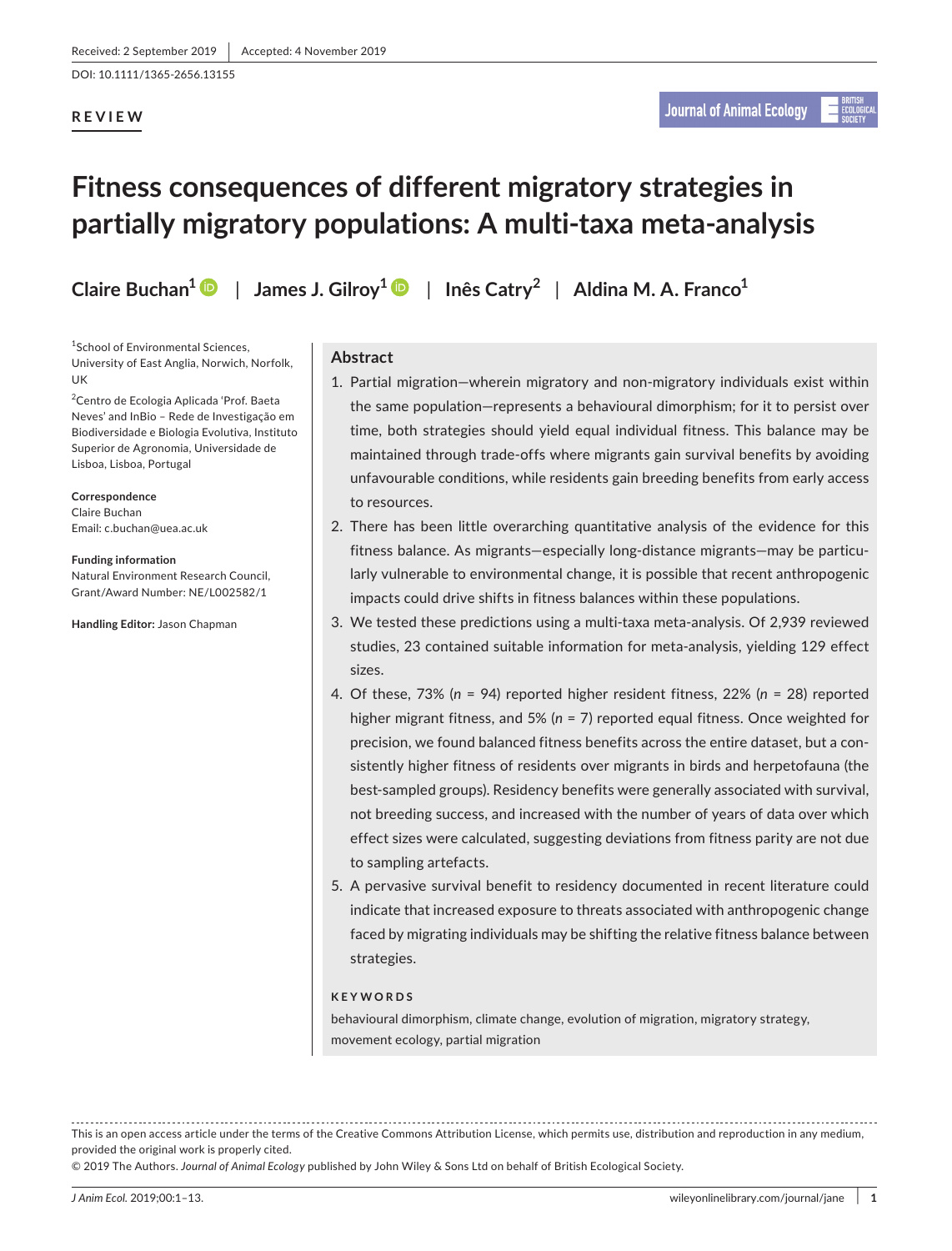# **1** | **INTRODUCTION**

Migratory species are found across all major taxonomic groups (Dingle & Drake, 2007), an increasing number of which are recognized as partial migrants (Chapman, Brönmark, Nilsson, & Hansson, 2011b; Meller et al., 2016; Reid et al., 2018), wherein migratory and non-migratory individuals exist within the same population of a species (Chapman, Brönmark, Nilsson, & Hansson, 2011a; Lundberg, 1988). Previously underrepresented in migration literature (Chapman et al., 2011a; Sekercioglu, 2010), partial migration has seen an increase in published studies only in recent years (Meller et al., 2016)—at least in part owing the greater empirical research enabled by advances in tracking technologies (Chapman et al., 2011a, 2011b; Reid et al., 2018). The emergence of rigorous study on this topic represents an opportunity to address unanswered questions surrounding the evolution and maintenance of partial migration (and behavioural polymorphisms in general), the ecological consequences of different migratory patterns and the evolution of migration itself (Chapman et al., 2011b; Sekercioglu, 2010).

Migratory behaviours typically arise where temporary spatial displacement is an advantageous response to environmental variation (Alerstam, Hedenström, & Åkesson, 2012; Dingle, 1980). The potential costs of migration are high: migratory individuals may encounter unfamiliar environments with novel threats, as well as the energetic costs of movement (Wikelski et al., 2003), predation risks (Lindström, 1989; Ydenberg, Butler, Lank, Smith, & Ireland, 2004) and temporal investment to the detriment of time otherwise invested in breeding fitness (Alerstam et al., 2012). The biological processes underlying the evolution of migration are little known (Griswold, Taylor, & Norris, 2010; Townsend, Frett, McGarvey, & Taff, 2018; Vélez-Espino, McLaughlin, & Robillard, 2013), but in order to have evolved, migration must—in sufficient instances—offer a benefit relative to not migrating ('residency' hereafter) to either breeding success or survival (Griswold et al., 2010; Lundberg, 1988; McKinnon et al., 2010; Zúñiga et al., 2017).

Partial migration represents a behavioural dimorphism; in order for it to be maintained, either the two strategies yield equivalent fitness returns—an evolutionary stable state—or they confer overall balanced relative benefits which differ according to circumstance, known as a conditional strategy (Chapman et al., 2011b; Kokko, 2011; Lundberg, 1988). It follows, therefore, that in partially migratory populations residency may offer complementary fitness benefits to those offered by migration (Lundberg, 1988; Zúñiga et al., 2017). In the case of conditional strategies, these may refer to individual states such as sex or body condition (Hegemann, Marra, & Tieleman, 2015; Warkentin, James, & Oliphant, 1990), or external conditions, such as population density (Grayson & Wilbur, 2009) or environmental conditions (Chapman et al., 2011b; Lack, 1968; Lundberg, 1987; Meller et al., 2016). Additionally, the prevalence of each strategy within a population may itself influence the relative fitness benefits conferred by either (Kokko, 2011; Lundberg, 1987).

Two of the main demographic parameters controlling population size are breeding success and survival (Griswold, Taylor, & Norris, 2011; Lundberg, 1987)*,* though the extent of the influence of each parameter on population size may differ between populations (Morrison, Robinson, Clark, Risely, & Gill, 2013). Theories surrounding the maintenance of partial migration have hypothesized that the balance of benefits between migration and residency hinges on differential advantages to survival versus breeding success between the strategies (Griswold et al., 2010; Lundberg, 1988; Zúñiga et al., 2017). These generally predict that migration confers survival benefit as it allows individuals to escape unfavourable climatic conditions and low resource abundance, while residency promotes breeding success through early access to better resources—such as territories or breeding locations (Chapman et al., 2011b; Kokko, 2011; Lundberg, 1987). Although relative fitness benefits have been quantified in many partially migratory populations (Bai, Severinghaus, & Philippart, 2012; Hansen, Aanes, & Sæther, 2010; Hebblewhite & Merrill, 2011; Palacín, Alonso, Martín, & Alonso, 2017), the generality of this prediction across taxa has not been tested previously. Assessing the prevalence of fitness parity between migrants and residents—and any patterns evident in the deviation from this parity—has the potential to add to our understanding of the ontogeny of migratory behaviours, as well as shed light on how migratory species will respond to increasing anthropogenic threats.

Migratory individuals depend on a wide range of temporally and spatially distributed habitats and resources across the annual cycle, which is thought to expose migrants—especially long-distance migrants—to increased potential risks (Both et al., 2010; Gilroy, Gill, Butchart, Jones, & Franco, 2016; Robinson et al., 2009; Wilcove & Wikelski, 2008). Rising temperatures have been linked to poleward range shifts in migratory species (Breed, Stichter, & Crone, 2013; La Sorte & Thompson, 2007), shorter migration distances (Heath, Steenhof, & Foster, 2012; Visser, Perdeck, Balen, & Both, 2009), earlier arrival times (Jonzén et al., 2006; Usui, Butchart, & Phillimore, 2017) and earlier breeding times (Both et al., 2004; Tomotani et al., 2017). Furthermore, the capacity of migratory species to adapt to climate change is not universal (Fraser et al., 2013; Robinson et al., 2009), and inability to do so has been linked to population declines (Møller, Rubolini, & Lehikoinen, 2008). Partial migration may confer some resilience to environmental change, since some individuals are not exposed to the threats posed by migration (Chapman et al., 2011b); indeed, partial migration has been shown to be a positive predictor of population trends in European birds (Gilroy et al., 2016). Climate change has been predicted to make residency increasingly beneficial and accordingly bring about a decrease in migratory tendency among partial migrants (Berthold, 2001; Pulido & Berthold, 2010). This may be particularly relevant in populations where selection pressures favouring migration are weaker, such as at lower latitudes, where the reduced seasonality—and associated lower variability in resources (Robinson et al., 2009; Somveille, Manica, Butchart, & Rodrigues, 2013)—means fitness benefits may be more closely balanced between resident and migrant strategies. Again, however, the generality of these patterns has not been tested across taxa.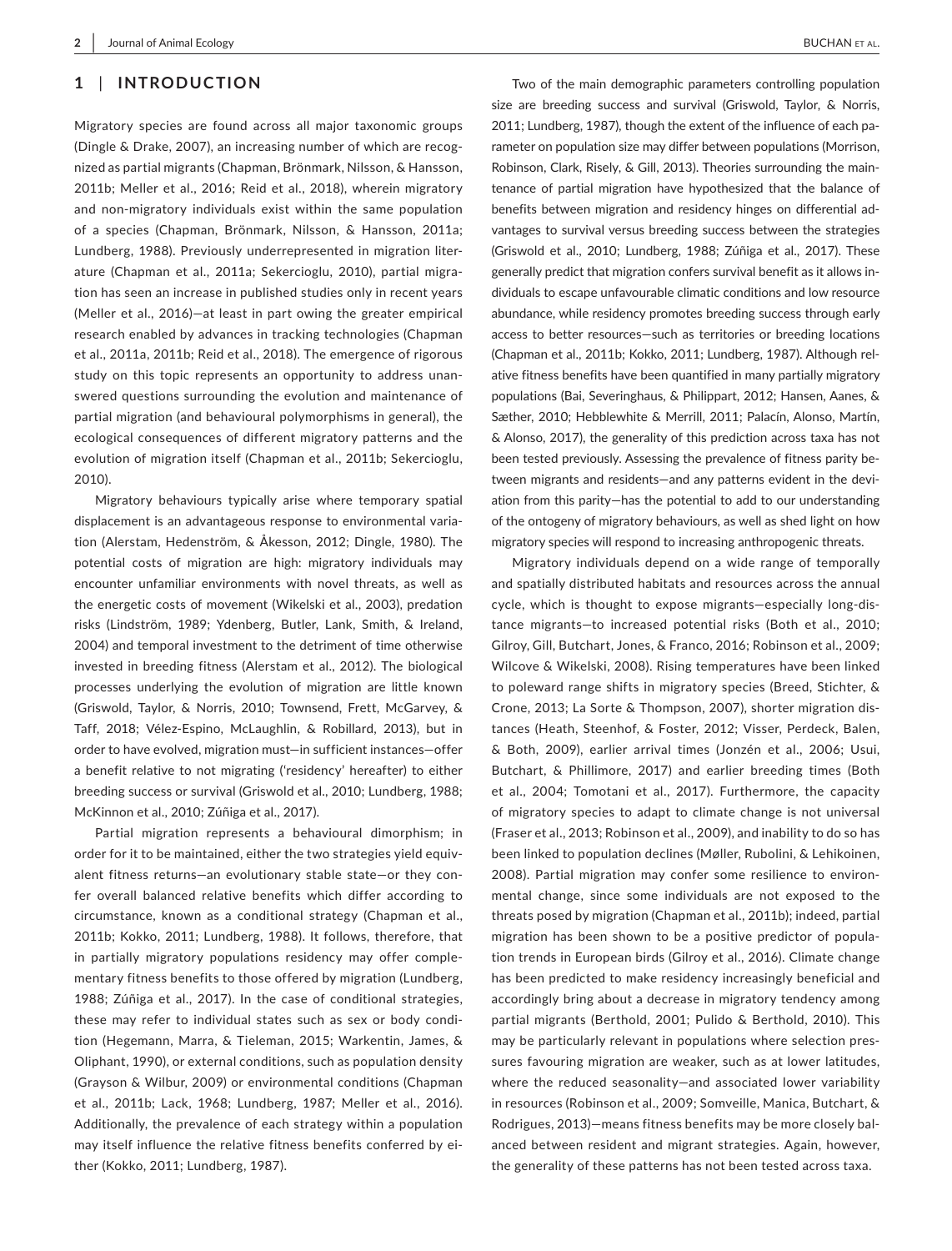The growing bank of research surrounding partial migration represents an unexplored opportunity for quantitative synthesis, rendered particularly timely by the growing impacts of global environmental change on migratory species (Robinson et al., 2009). Here, we employ a meta-analytic approach to assess whether the individual fitness benefits of migration and residency are indeed balanced in partially migratory populations. We also evaluate the generality of patterns relating to the type of benefit—breeding success or survival—for either strategy. Additionally, we consider the potential influence of latitude and migratory distance on these relative benefits, further predicting that, were environmental change driving a change in balance, it would result in more benefits to residency in long-distance migrants or low-latitude systems.

# **2** | **MATERIALS AND METHODS**

## **2.1** | **Data collection**

We carried out a systematic search of studies published until December 2017 using the search terms outlined in Table 1 via ISI

**TABLE 1** Search terms used to create unfiltered reference library

Web of Science and Google Scholar, without constraining our results to any specific taxonomic group(s). For each search phrase, we extracted all results that fell into any of the Web of Science-defined categories deemed potentially relevant to partial migration (Behavioural Sciences, Biodiversity Conservation, Biology, Ecology, Entomology, Environmental Sciences, Environmental Studies, Evolutionary Biology, Fisheries, Marine Freshwater Biology, Ornithology, Zoology). For the results of the Google Scholar search, we extracted the first 120 results for each search phrase using a browser-based web-scraping tool (Data Miner, 2017). The search syntax differs slightly to that used for Web of Science; Google Scholar automatically inserts the Boolean operator 'AND' between all search terms unless another is specified. Furthermore, truncation is not recognized by Google, which instead uses automatic word stemming as part of a suite of 'query expansion' measures (Google, 2018).

Following Stewart and colleagues (Stewart, Pullin, & Coles, 2007; and cited elsewhere as good practice—Côté, Curtis, Rothstein, & Stewart, 2013, p. 47), we also conducted supplementary literature searches in order to add to—and validate the accuracy of—the results of the keyword search. These consisted of searching the reference lists of papers already in our accepted

| Database/Search engine | Search terms                    |            |           |            |           |
|------------------------|---------------------------------|------------|-----------|------------|-----------|
| ISI Web of Science     | benefits                        | <b>AND</b> | migration |            |           |
|                        | benefits                        | <b>AND</b> | migration | <b>AND</b> | strategy  |
|                        | benefits                        | <b>AND</b> | migratory | AND        | strategy  |
|                        | benefits                        | <b>AND</b> | partial   | AND        | migration |
|                        | benefits                        | <b>AND</b> | resident  | <b>AND</b> | migrant   |
|                        | consequences                    | <b>AND</b> | partial   | AND        | migration |
|                        | consequences                    | <b>AND</b> | partial   | <b>AND</b> | strategy  |
|                        | reproduct*                      | <b>AND</b> | benefits  | <b>AND</b> | migration |
|                        | reproduct*                      | <b>AND</b> | partial   | <b>AND</b> | migration |
|                        | fitness                         | <b>AND</b> | partial   | <b>AND</b> | migration |
|                        | survival                        | <b>AND</b> | benefits  | AND        | migration |
|                        | survival                        | <b>AND</b> | partial   | AND        | migration |
| Google Scholar         | benefits migration              |            |           |            |           |
|                        | benefits migration strategy     |            |           |            |           |
|                        | benefits migratory strategy     |            |           |            |           |
|                        | benefits partial migration      |            |           |            |           |
|                        | benefits resident migrant       |            |           |            |           |
|                        | consequences partial migration  |            |           |            |           |
|                        | consequences partial strategy   |            |           |            |           |
|                        | reproduction benefits migration |            |           |            |           |
|                        | reproductive benefits migration |            |           |            |           |
|                        | reproduction partial migration  |            |           |            |           |
|                        | reproductive partial migration  |            |           |            |           |
|                        | fitness partial migration       |            |           |            |           |
|                        | survival benefits migration     |            |           |            |           |
|                        | survival partial migration      |            |           |            |           |

Asterisks in ISI WoS search terms indicate truncation, whereby words with multiple endings to the root word are included in the search.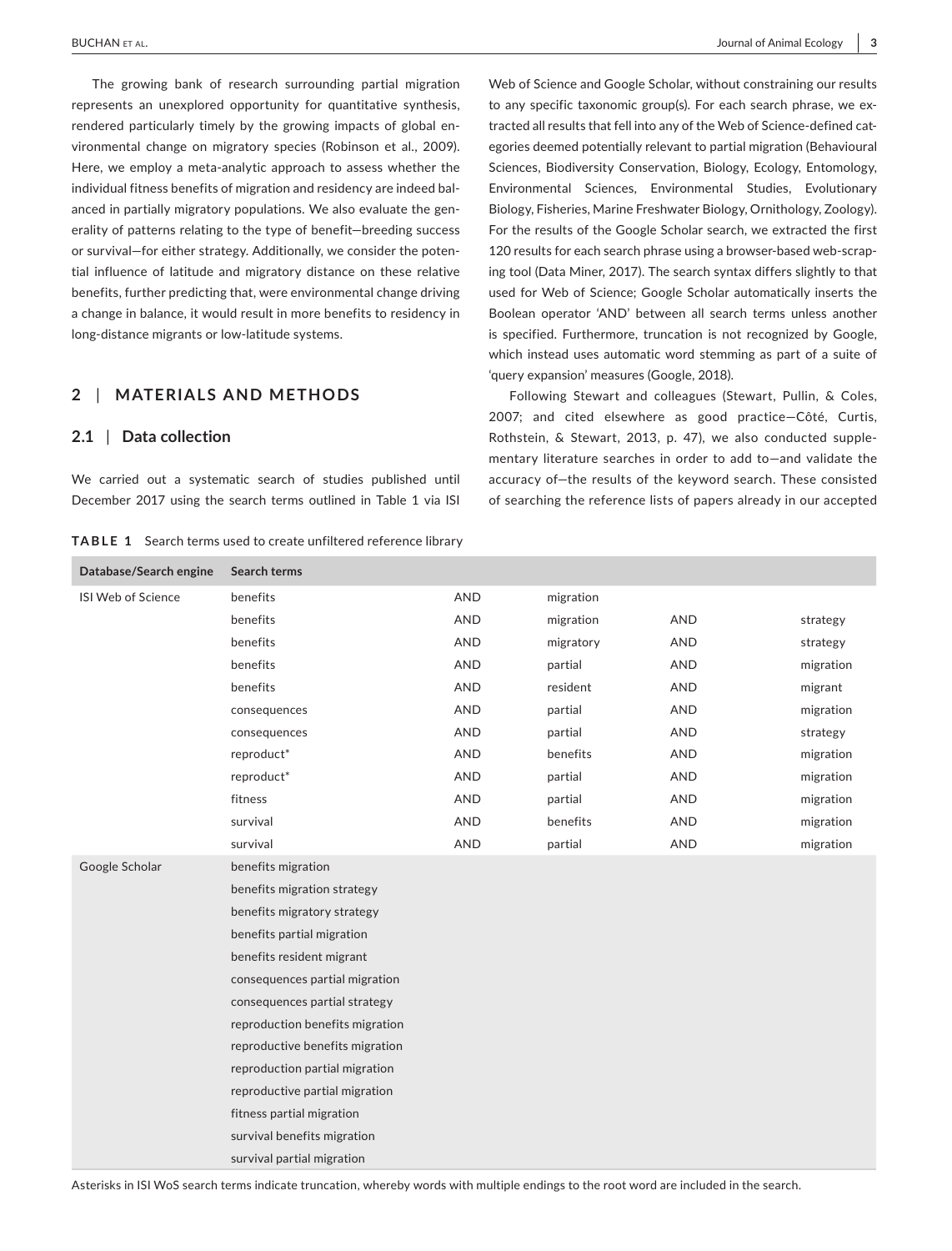reference library and of the narrative review of partial migration by (Chapman et al., 2011b). We also carried out additional searches with altered keywords to ensure our results encompassed taxonomic groups whose literature employs different migration terminology (e.g. diadromy in fish).

We filtered the resulting papers according to their potential relevance to our research question. Filtering was done initially by abstract, then again by full-text, retaining any studies for which it appeared possible they could fulfil the following criteria:

Does the study compare either a resident and migrant population of the same species or a short-distance migrant and long-distance migrant population of the same species?

Does the study measure outcomes deemed by its authors to be a potential consequence of migratory strategy?

Does the study measure outcomes deemed by its authors to be ecologically beneficial/detrimental to the survival or reproductive success of individuals?

Can these outcomes be considered direct indicators of fitness?

Does the study report extractable data necessary for calculation of effect measures?

Are the data reported either raw observations or predicted by models fitted to raw data? (i.e. experimental data and theoretical models excluded.)

We included studies comparing short-distance migrants to long-distance migrants (in addition to those comparing residents to migrants) in an attempt to encompass more of the spectrum of migratory differences, and acknowledging that distinctions between residents and migrants may in any case not necessarily be strictly dichotomous (Reid et al., 2018). We only considered effect sizes relating to traits we deemed directly indicative of survival or breeding success; this resulted in a smaller sample size by excluding measures of, for instance, oxidative stress, predation risk and body size (see Table S1), but ensured that metrics could be reliably interpreted as direct measures of fitness. See Data sources section for a list of all data sources used in the analysis.

# **2.2** | **Data extraction**

We extracted means and standard deviations for all reported results that fulfilled the inclusion criteria. For each effect size, we also extracted sample size, year(s) over which the data were gathered, species, location of study, migratory distance and type of fitness metric (breeding success or survival). Means and standard deviations were derived from raw data where these were given, and otherwise were modelpredicted (from models fitted to raw data—see *Inclusion criteria*). In instances where standard deviations were missing, we calculated these

from standard errors or confidence intervals; bounded data were logittransformed prior to these calculations. Where data were presented only in graphical format, we used digitizing software (WEBPLOTDIGITIZER version 4.1; Rohatgi, 2018) to extract these. Means, standard errors and sample sizes were then used to calculate Hedges' *d* standardized mean difference as a measure of effect size (Box S1; Hedges, 1981; Hillebrand & Gurevitch, 2016) using the METAFOR package in R (Viechtbauer, 2010). We arbitrarily assigned effect sizes positive (>0) when resident individuals showed a fitness benefit, and negative (<0) when migrants showed a benefit. Benefits were considered as such according to the interpretations of the individual paper authors.

Various measures of biological fitness exist, with different metrics more relevant for certain taxonomic groups/ecological systems than others. Indices of fitness were classed as pertaining either to breeding success (e.g. clutch size, offspring survival) or to survival (absolute survival, growth rate, see Table S1).

# **2.3** | **Meta-analysis**

We obtained overall predicted mean effect sizes (*d*) and their associated within-study variance (*ψ*) using meta-analytic randomeffects models via maximum-likelihood estimation, weighting effect sizes by their inverse variance  $(1/\psi)$ , a metric of precision/statistical power. We considered the resulting mean effect sizes as significant if the 95% confidence intervals did not include zero. As individual papers frequently yielded multiple effect sizes, we included 'study' as a random effect to account for within-study non-independence (Mengersen, Jennions, & Schmid, 2013). Even within studies, the methods and systems associated with each effect size were not identical, so the individual identity (ID) of each effect size was also included as a random effect (Viechtbauer, 2010). We assessed the presence of heterogeneity using Cochran's *Q* test, a significant result of which indicates that variation between effect sizes is greater than the expected result of chance sampling variability (Viechtbauer, 2007). We created models for each taxonomic group individually (bird, fish, herpetofauna and mammal), as well as across all species.

# **2.4** | **Meta-regression**

To explore causes of heterogeneity and assess the influence of ecological predictors on the relative benefits of residency, we then added moderators (equivalent to fixed effects) to a meta-analytic random-effects model, with taxonomic group as an additional random effect. The response variable in these models was again the standardized effect size (*d*), representing study-observed fitness benefit of residency over migration. We tested the influence of three moderators: latitude, migratory distance and type of fitness metric. Latitude was the approximate latitude of area shared by migrants and residents—that is the breeding ground if non-breeding partial migrants and the wintering ground if breeding partial migrants. The distance moderator was the natural log (to achieve a normal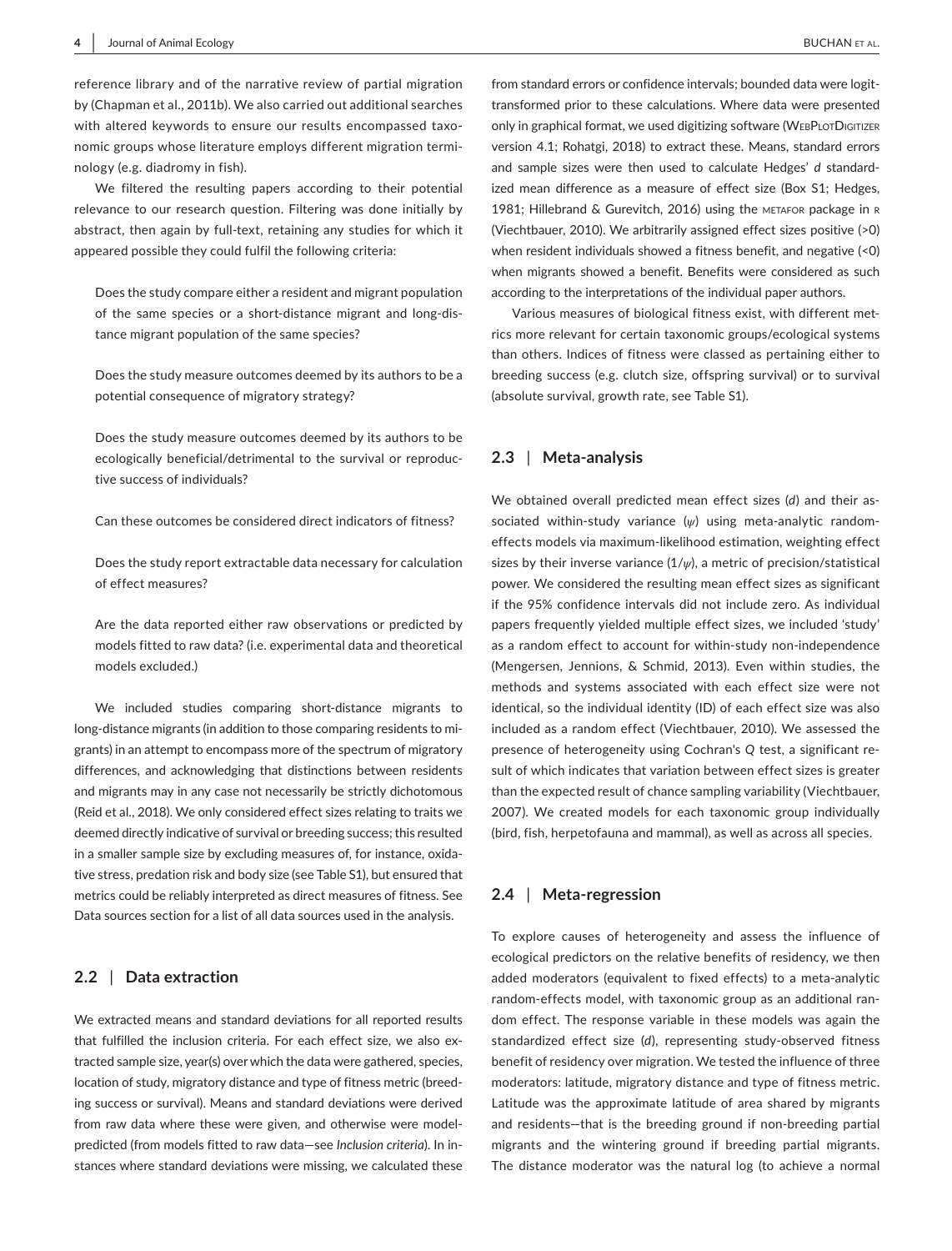distribution) of the one-way distance residents 'saved' by not migrating. In cases where residents were truly resident (*n* = 109), this was simply equal to the distance travelled by migrants. In cases where 'residents' were in fact short-distance migrants being contrasted with long-distance migrants (*n* = 20), the 'distance saved' was the difference in distance travelled. Type of fitness metric was a two-level categorical predictor based on whether the fitness measure related to survival or to breeding success (Table S1). Continuous moderators (latitude and distance) were scaled and centred prior to analysis.

We followed an information theoretic approach to assess the influence of moderators, in which we fitted random-effects models with all possible combinations of the main effects. We also considered the potential influence of two-way interactions, but found these to be unimportant and excluded these from further analysis. This resulted in a candidate set of eight models. We used Akaike's information criterion adjusted for small sample size (AICc) to compare model fit and used the GLMULTI package (Calcagno & de Mazancourt, 2010) to average over models in each candidate set within two AICc units of the best-ranked model to obtain AICc-weighted average coefficients and predictions (Burnham & Anderson, 2002). We examined the 95% confidence intervals of model-averaged coefficients in order to assess the importance of moderators.

## **2.5** | **Study duration**

We assessed the impact of study duration (number of years' data contributing to effect size estimates) on the detection of fitness differences, to evaluate whether deviations from the expected parity of fitness between residents and migrants were more likely to arise in shorter studies (and hence potentially reflect sampling artefacts). We fitted a meta-analytic random-effects model to measures for all species, with study duration as a continuous moderator on standardized effect size, and inferred moderator significance from coefficient confidence intervals. Multi-level meta-analytical models carried out in METAFOR automatically conduct an omnibus test for the significance of the influence of parameters on effect size (Viechtbauer, 2010); we also considered the results of this when interpreting the results of the model.

# **2.6** | **Publication bias/sensitivity analysis**

We evaluated the dataset for publication bias—which can result in unreliable conclusions (Jennions, Kahn, Kelly, & Kokko, 2013)—using a modification of Egger's regression test (Sterne & Egger, 2005). We fitted a multi-level random-effects model to the data with effect size standard deviation  $(\sqrt{\psi})$  as a moderator; if the intercept of this model differs significantly from zero ( $p < .1$ ), then the data are considered biased (Habeck & Schultz, 2015; Jennions et al., 2013). As metaanalyses can be susceptible to the effects of outlying datapoints (Viechtbauer & Cheung, 2010), we assessed the sensitivity of our results. Following (Habeck & Schultz, 2015), we classified any effect size with a hat value (a measure of leverage: the influence of observed

values on fitted values) of more than double the mean hat value of the dataset *and* standardized residuals greater than ±3 as an influential outlier (Stevens, 1984). Where such outliers existed, we reran the analyses without them to assess their influence on our results. Although a common approach in meta-analyses, weighting by inverse variance has recently been argued to result in biased results in some instances (Hamman, Pappalardo, Bence, Peacor, & Osenberg, 2018). We therefore also ran all analyses weighting by sample size, but found no difference in our results. We therefore report results from the inverse variance weighted models in the remainder of the paper.

Unless stated otherwise, results given are model-predicted standardized mean effect sizes (*d*) and associated 95% confidence intervals. All statistical analyses were carried out in R version 3.4.2 (R Core Development Team, 2018).

# **3** | **RESULTS**

Of 2,939 studies found in the systematic literature search, 23 fulfilled all inclusion criteria and contained suitable information for meta-analysis. We extracted 129 fitness measures from these 23 studies, representing data from 18 species spread over twelve orders. Data relating to species from the order Passeriformes (perching birds) accounted for 44% (*n* = 57) of all effect sizes extracted. The dataset encompassed studies from twelve different countries, of which all but one (the Republic of Seychelles, contributing five datapoints) were in the Northern Hemisphere. Years of data collection spanned 38 years (1976–2013), but there was a strong skew towards more recent studies, with 84% of effect sizes collected between 2000 and 2013 (Figures S1–S3). Of these effect sizes, 73% (*n* = 94) reported higher fitness in residents; 22% (*n* = 28) reported higher fitness in migrants and 5% (*n* = 7) as being equal.

## **3.1** | **Meta-regression**

For meta-regression models fitted to all measures (*n* = 129), model selection revealed metric type to be an important predictor of whether either migratory strategy was advantageous, with residency yielding benefits for survival but not breeding success metrics (model-averaged coefficient estimate: 0.81, CIs: 0.17, 1.44; Tables 2 and 3; Figure 1). Neither latitude nor migratory distance emerged as important predictors of strategy benefits (model-averaged coefficient estimates—latitude: −0.05, CIs: −0.24, 0.15, distance: 0.03, CIs: −0.12, 0.17; Table S2).

## **3.2** | **Individual taxonomic group models**

Across all fitness measures for all species (*n* = 129), we found no significant difference in fitness for migrants or residents (*d* = 0.20, CIs: −0.27, 0.66; Figure 2). However, there were differences within taxonomic groups: residency conferred fitness benefits for birds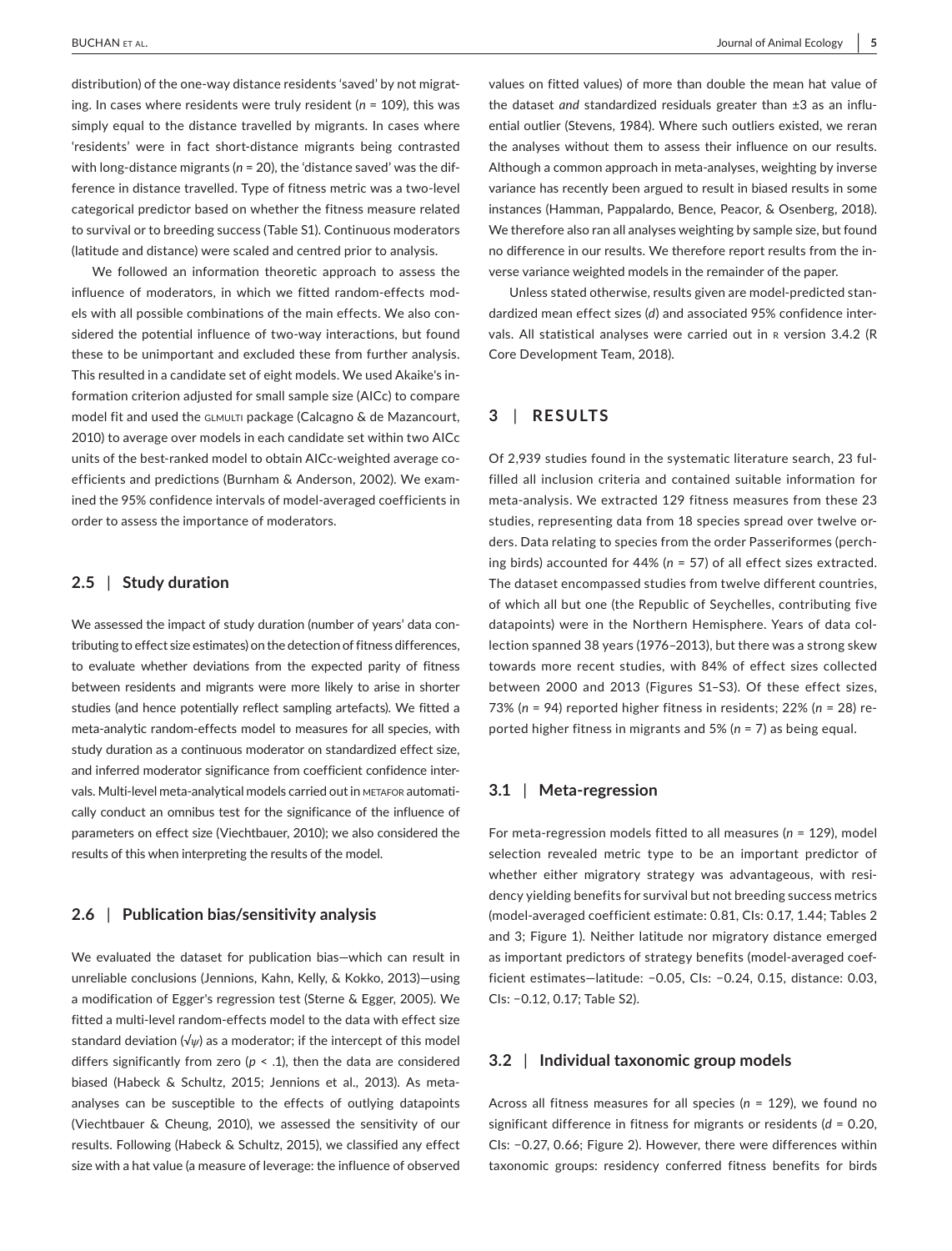| TABLE 2 Model-averaged coefficients from models fitted to dataset of effect sizes (n = 129) within two AICc units of the top model |
|------------------------------------------------------------------------------------------------------------------------------------|
| $(n = 3)$ showing influence of moderator variables on standardized effect size                                                     |

| Moderator        | Estimate | Unconditional<br>variance | No. models | Importance | L95%     | U95%  |
|------------------|----------|---------------------------|------------|------------|----------|-------|
| <b>Distance</b>  | 0.028    | 0.005                     |            | 0.207      | $-0.115$ | 0.171 |
| Latitude         | $-0.047$ | 0.01                      |            | 0.26       | $-0.241$ | 0.146 |
| Intercept        | $-0.421$ | 0.136                     | 3          |            | $-1.145$ | 0.303 |
| Metric: survival | 0.805    | 0.106                     | 3          |            | 0.165    | 1.444 |

Bold indicates important predictors, as determined from 95% confidence intervals.

| Model                                             | AIC <sub>c</sub> | Delta AICc | Weights  |
|---------------------------------------------------|------------------|------------|----------|
| $d \sim 1 +$ Metric type                          | 401.8037         | $\Omega$   | 0.383356 |
| $d \sim 1 +$ Metric type + Latitude               | 403.2428         | 1.4391     | 0.186686 |
| $d \sim 1 +$ Metric type + Distance               | 403.6943         | 1.8906     | 0.14896  |
| $d \sim 1 +$ Metric type +<br>Latitude + Distance | 404.109          | 2.3053     | 0.121066 |
| $d \sim 1$                                        | 405.4768         | 3.6731     | 0.061096 |
| $d \sim 1 + 1$ atitude + Distance                 | 406.5588         | 4.7551     | 0.035568 |
| $d \sim 1 + Distance$                             | 406.5911         | 4.7874     | 0.034997 |
| $d \sim 1 + 1$ atitude                            | 407.018          | 5.2143     | 0.028271 |

**TABLE 3** Candidate models fitted to dataset of effect sizes (*n* = 129) ranked by Akaike's information criterion adjusted for small sample size (AICc)



**FIGURE 1** Model-averaged coefficient estimates for fitness measures (*n* = 129). Positive estimates indicate a benefit to residency and negative values indicate a benefit to migration. Error bars represent 95% confidence intervals. Confidence intervals of blue points exclude zero, and those of grey points include zero

**FIGURE 2** Effect sizes (*d*) predicted by individual meta-analytic random-effects models fitted to taxonomic subsets of all fitness measures (*n* = 129). Effect sizes greater than zero (dashed no-effect line) indicate a benefit to residency, and effect size values below zero indicate a benefit to migration. Error bars represent 95% confidence intervals. Confidence intervals of blue points exclude zero, and those of grey points include zero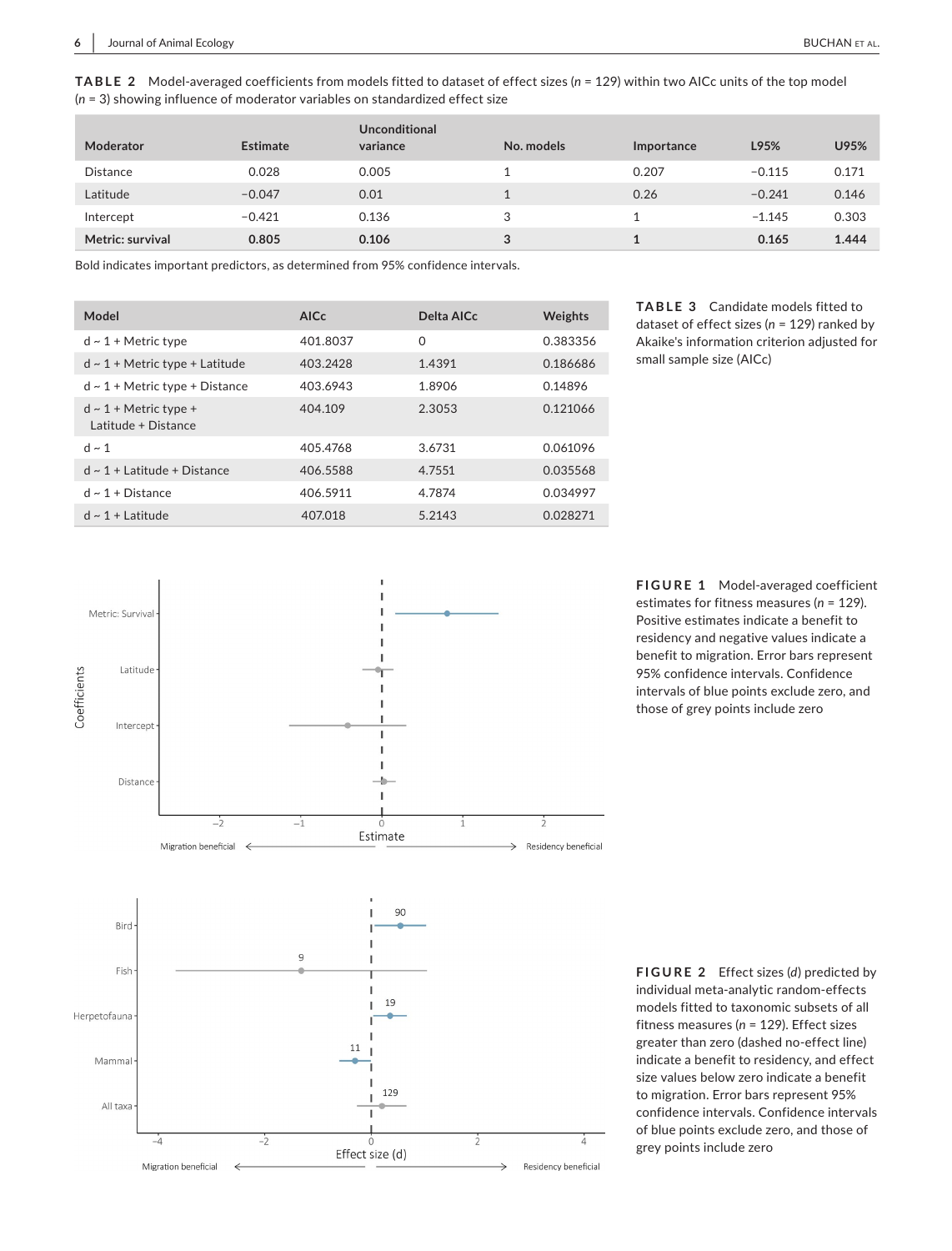

**FIGURE 3** Left: Predicted effect of study duration on effect size (*d*) for fitness measures of all species (*n* = 129). Positive effect size values indicate a benefit to residency, and negative values indicate a benefit to migration. Dotted lines indicate 95% confidence intervals. Right: Raw values of effect size variance varying with study duration

(*d* = 0.55, CIs: 0.06, 1.03) and herpetofauna (*d* = 0.35, CIs: 0.04, 0.67), while migration was beneficial to mammals (*d* = −0.30, CIs: −0.60, −0.01), and neither strategy conferred a fitness benefit to fish (*d* = −1.31, CIs: −3.68, 1.05). For all taxonomic groups barring mammals, Cochran's *Q* test was significant, indicating substantial unexplained heterogeneity among effect sizes (Table S3).

## **3.3** | **Study duration and publication bias**

Mean benefits of residency over migration increased with the number of years over which effect sizes were calculated (coefficient estimate: 0.09, CIs: 0.02, 0.28, QM *p*-value: .0049; Figure 3). Among models that found a significant effect of migratory strategy on fitness, only the herpetofauna subset showed any evidence of publication bias (intercept *p*-value: .0113; Table S4). This was, however, the group with the fewest studies contributing data, and Egger's test is potentially unreliable in cases with few studies (Cochrane Collaboration, 2011). Sensitivity analysis did not reveal any influential outliers in the dataset (Figure S4).

# **4** | **DISCUSSION**

Little is known about the fitness balances of migratory strategies necessary for the evolutionary maintenance of partial migration, or the extent to which global environmental change may be altering this balance through differential impacts on migratory individuals. We provide evidence that many partially migratory populations studied in recent decades show greater fitness in resident individuals, with these benefits generally relating to survival rather than breeding success. These results are contrary to predictions surrounding the ontogeny of migratory behaviours (Chapman et al., 2011b; Lundberg, 1987), but are in line with predictions relating to the impacts of recent anthropogenic change on the survival of migratory individuals (Berthold, 2001). The presence of residual heterogeneity in all models indicates that additional unexplored environmental factors may also be influencing effect sizes.

# **4.1** | **Survival benefits of residency**

Seasonal variability is considered one of the main drivers of migration, where migration may have evolved as a means of enhancing survival by allowing individuals to escape unfavourable conditions (Lundberg, 1987). This meta-analysis provides evidence that residency, rather than migration, confers a survival benefit—a result obtained from a synthesis of data gathered over the last four decades, a time marked by the cumulative impacts of increasing anthropogenic environmental change (IPCC, 2013). Changes in seasonality—particularly warmer winters in the Northern Hemisphere (IPCC, 2013)—could plausibly alter the fitness costs associated with enduring a (formerly) harsh winter or undertaking migration (Berthold, 2001, 2003). Milder winters (Nilsson, Lindström, Jonzén, Nilsson, & Karlsson, 2006) and year-round availability of artificial food sources (see Satterfield, Marra, Sillett, & Altizer, 2018) may render it unnecessary to undergo the costs of migration to escape unfavourable conditions, while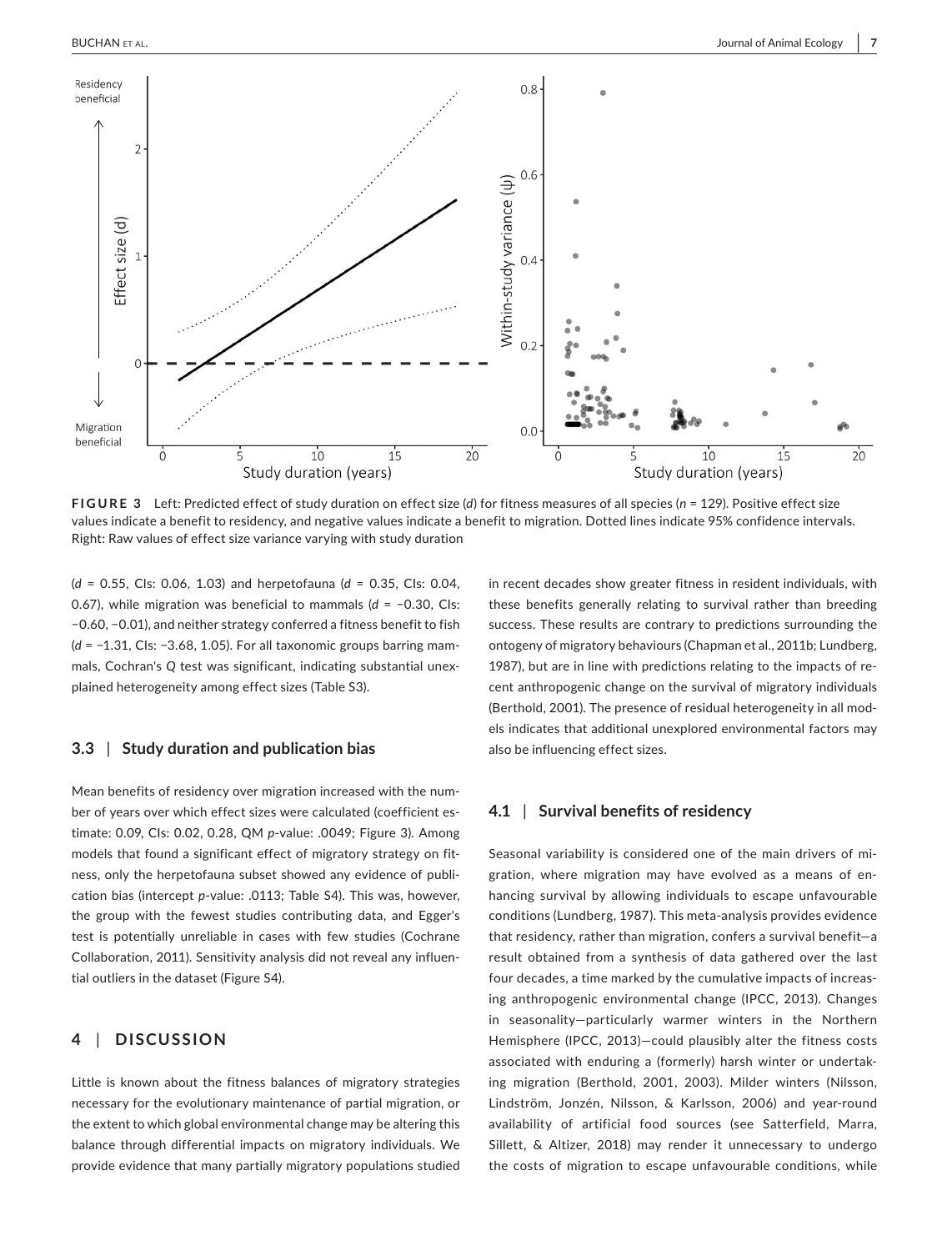advancing spring temperatures also favour residents, as they are less likely than migrants to suffer phenological mismatches (Pulido & Berthold, 2010). By forgoing migration, residents are better able to exploit earlier optimal conditions, on which migrants may miss out if unable to advance sufficiently their spring arrival (Møller et al., 2008). Residents are also in a better position than migrants to react to environmental cues on the breeding grounds (Cobben & van Noordwijk, 2017; Visser, Both, & Lambrechts, 2004). Simultaneously, anthropogenic activity may be making migratory journeys increasingly hazardous. Migratory individuals' exposure to and reliance on a greater range of resources and geographic regions puts them at greater risk to the dangers of an increasingly unpredictable world (Gilroy et al., 2016; Vickery et al., 2014). The predicted increase in extreme weather events brought about by climate warming—notably droughts at low latitudes—may be particularly detrimental to migratory species (IPCC, 2013; Robinson et al., 2009). Increasing infrastructure and land-use change may also add to mortality risks associated with migration. The construction of power lines, for instance, is associated with greater mortality in migrating birds (Palacín et al., 2017), while agricultural intensification, damming and hunting are all thought to have negative consequences for migratory birds (Adams, Small, & Vickery, 2014; Vickery et al., 2014).

Various other mechanisms could also explain the observed survival benefit of residency over migration. For instance, higher rates of emigration among migrants compared to residents could artificially increase 'apparent survival' in residents, such that our observed results reflect sampling error. However, as migrants tend to show high philopatry (Newton, 2008), it seems unlikely that this would be the sole driver of our results. Alternatively, as discussed above, the observed survival benefits of residency could reflect other individual traits such as sex, body size, and age, if these traits are themselves linked to migratory strategy (Chapman et al., 2011b). However, for this to explain a pervasive survival benefit of residency across studies, the underlying trait linkages would have to be common across species, which seems unlikely. A further possibility is that parity of fitness is not in fact required for partial migration to persist over evolutionary time. It is possible for some behavioural polymorphisms to be maintained despite differences in mean fitness, if there is a high variability associated with the more beneficial strategy (Calsbeek, Alonzo, Zamudio, & Sinervo, 2002). If, within a population, residency offers on average a greater survival benefit, but is a high-risk strategy associated with a large variance in survival, a migratory strategy could also persist within the population despite lower mean fitness. Nevertheless, a number of studies have reported that residency is increasing in certain species (Hebblewhite & Merrill, 2011; Meller et al., 2016; Van Vliet, Musters, & Ter Keurs, 2009), and migration distances declining (Berthold, 2001; Meller et al., 2016; Visser et al., 2009) findings which lend credence to an association between differential strategy fitness and recent anthropogenic change. Given the widespread incidence of partial migration across ecosystems, it is likely that responses to climate changes will be far from uniform

across species (Chapman et al., 2011b; Griswold et al., 2011), and not necessarily straightforward (Nilsson et al., 2006).

We did not find a benefit to breeding success of residency, contrary to expectations based on their presumed greater capacity to respond to phenological mismatches and achieve early access to breeding resources (Pulido & Berthold, 2010). Theoretical models indicate that, at least for populations that share a breeding range, improved wintering conditions in the breeding range can result in better productivity for both migrants and residents, in addition to improved survival for residents (Griswold et al., 2011). If this were the case, we would not expect to detect breeding measures having an influence on the relative benefits of migratory strategies, as these would be balanced. Rather, this would simply contribute to a survival benefit of residency.

## **4.2** | **Latitude and migratory distance**

Although the direction of the model-averaged coefficient estimates for latitude and migratory distance were in line with our predictions (that residency should be increasingly beneficial in long-distance and low-latitude systems), both were close to zero and neither were statistically important (Figure 1; Table 1), indicating a high degree of uncertainty in these trends. The lack of a strong signal for the influence of migratory distance on the fitness returns of residency may be related to our controlling for taxonomic group. General betweentaxa differences in locomotive efficiency, body size and fluid dynamics (Alerstam et al., 2012; Alexander, 2002) mean different migratory distances are differentially adaptive between—and accordingly correlated with—different taxonomic groups. For the fitness measures included in our meta-regression, mean (±*SD*) migratory distance for birds was 978.11 km (±1915.53), while for fish, herpetofauna and mammals was 17.77 km (±19.1), 0.69 km (±0.81) and 38.22 km (±4.38), respectively. The lack of distance effect may also indicate that the apparent survival benefit to residency is driven by increasingly mild wintering conditions experienced by residents, rather than by greater mortality risks associated with migration.

We predicted that the lesser seasonality associated with low latitudes would lead to lower selection pressures on migration, and therefore a more delicate balance between strategies, more likely to shift in response to environmental change. However, higher latitudes are currently seeing a greater impact of climate change (IPCC, 2013), leading to the opposing pressures of traditionally higher seasonality alongside a greater decrease in seasonality brought about by climate change—the individual effects of which it is not possible to tease apart here.

# **4.3** | **Taxonomic differences**

Our results suggest the within-taxonomic group variability in our data is less marked than the between-group differences; in addition to the stark differences in migratory distance between taxonomic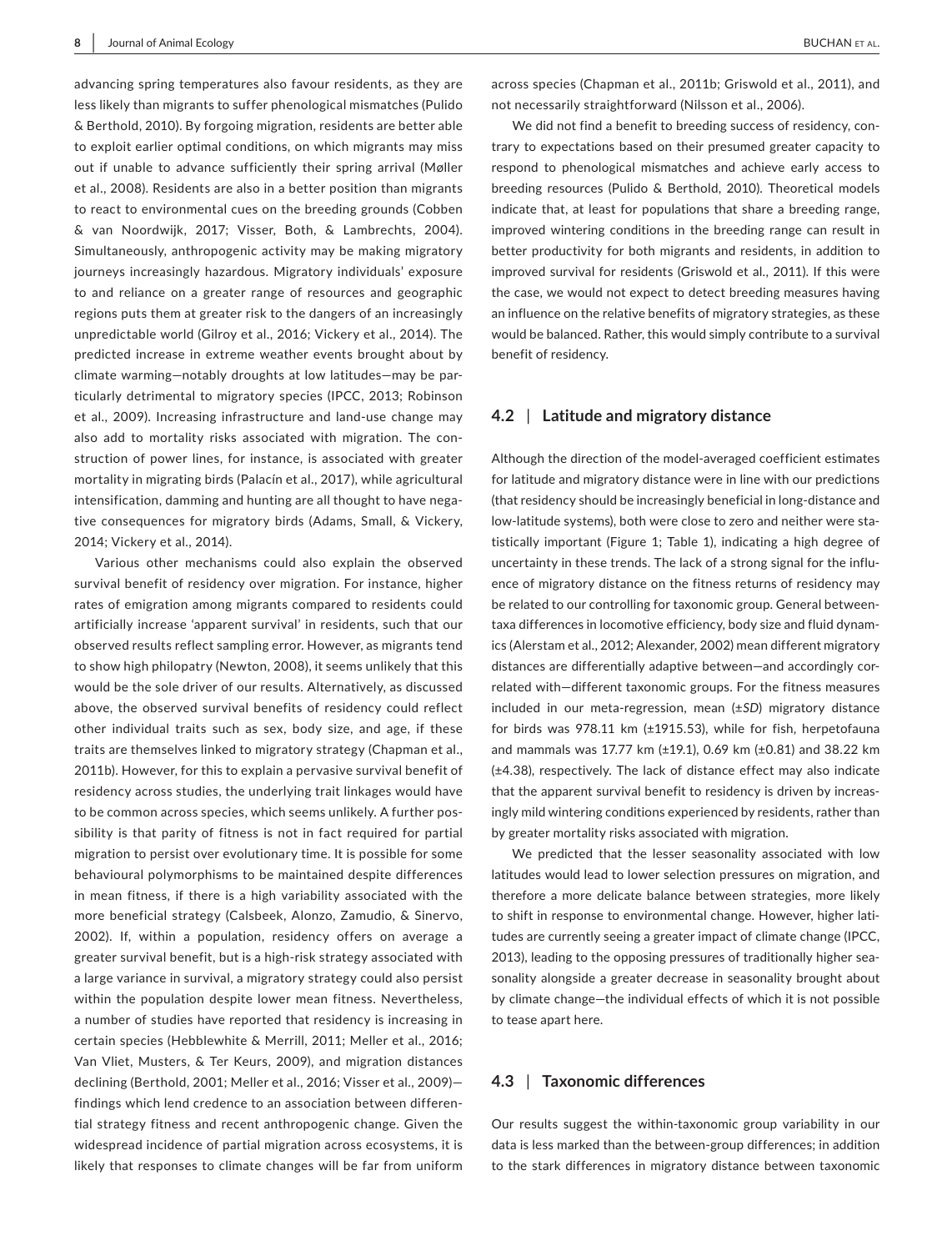groups, between-taxa variances in body size, general physiology and life histories may also be driving differences in relative fitness benefits and susceptibility to the effects of climate change. Altitudinal migrants, such as in the ungulate populations which comprised our mammal data, may benefit from climate change-induced longer vegetation growth periods, resulting in comparatively more forage of higher nutritional value in the higher-altitude migrant ranges (Rolandsen et al., 2017). Differences between taxa may also not necessarily be down to direct taxonomic differences; we did not, for instance, distinguish between different models of partial migration, which differ according to which season (breeding or non-breeding) residents and migrants are allopatric (Chapman et al., 2011b). These different models may result in different benefits to either strategy. A reduction in resource variability at a shared non-breeding range is predicted to improve resident breeding success, while the same for a shared breeding range should bring about higher survival in residents (Griswold et al., 2011). Non-breeding partial migration was much more common in our data for birds, fish and herpetofauna, while all mammal fitness measures were from breeding partial migrants. Additionally, differences between the highly variable migratory systems found in fish—freshwater/marine/estuarine, catadromous/anadromous—may go some way towards explaining variance within that group. Indeed, there is an argument to move away from traditional dichotomous models of partial migration in general, which—while useful—may ultimately be more simplistic than realistic (Reid et al., 2018).

## **4.4** | **Study duration**

That we found residency to be increasingly beneficial as individual study duration suggests that deviations from parity in fitness benefits detected in our meta-analyses were unlikely to be due to sampling artefacts. Furthermore, if individual fitness benefits were balanced between strategies through facultative migratory tendency—with individuals switching strategy between years—we would expect longer-running studies to be more likely to find parity between strategies, but we find the opposite result. This also implies that short-term studies may be inadequate as a means of uncovering differences in demographic parameters between migratory strategies. Similar results have been found by Pearce-Higgins and colleagues (Pearce-Higgins et al., 2015), whose recommendations concerning the importance of long-term studies as a means of determining impacts of climate change we echo.

# **4.5** | **Future recommendations**

This study represents a step towards a more comprehensive understanding of migratory strategies within partial migrants. The results of this meta-analysis are in part a reflection of the nature of the available literature the concerning partial migration. Taxonomic biases, particularly the ornithocentrism in animal migration literature found elsewhere (Bauer et al., 2009), are partly a result of migratory behaviour being more common in certain groups and partly a reflection of feasibility: species more readily tracked and monitored are more likely to be the subject of studies relevant to this topic. Similarly, while the prevalence in this study of data from the Northern Hemisphere is in part a product of a more general bias found across ecological literature (Amano & Sutherland, 2013; Martin, Blossey, & Ellis, 2012), there is also greater prevalence of terrestrial migratory species in the Northern Hemisphere due to a combination of high seasonal variability and greater land mass (Somveille, Rodrigues, & Manica, 2015).

That we had a strong temporal skew towards more recent years (Figure S3) is unsurprising; as well as the increase in ecological research over time (Hillebrand & Gurevitch, 2016), partial migration as a topic has become more prominent in recent years, and rendered more feasible as tracking methodologies become more advanced. The study is subject to certain practicalities of meta-analyses—such as the necessary exclusion of studies not reporting the required statistics for calculation of our chosen standardized effect size. Statistical rigour and quality of reporting have improved with time (Hillebrand & Gurevitch, 2016)—making recent papers more suitable for inclusion in meta-analyses. The continuation of these trends may better enable future temporal analyses of relative fitness benefits, which may shed more light on responses to increasing anthropogenic influence.

# **5** | **CONCLUSIONS**

We provide evidence that residency results in higher fitness than migration in certain partially migratory populations and that residency confers a greater benefit to survival than to breeding success. While not conclusive, this accords with the prediction that global environmental change may be altering the fitness balance in favour of residency (Berthold, 2001), through milder climatic conditions lessening pressures to migrate, and increased mortality risks associated with migration. If accurate, this indicates that anthropogenic change may alter selection pressures to increasingly promote residency—or, indeed, promote plasticity in migratory strategy in response to environmental unpredictability (Reid et al., 2018). Despite the growing literature devoted to partial migration, only twenty-three studies were ultimately suitable for inclusion in this meta-analysis. Continued research, especially examining direct fitness measures, coupled with improved/more standardized reporting (sample sizes, measures of variance), will facilitate deeper investigation into the topic, while our results concerning study duration point to the value of long-term studies. Climate warming is predicted to continue at an unprecedented rate, with significant implications for global biodiversity (IPCC, 2013; Parmesan, 2006). Understanding whether migratory species may be able to mediate its negative consequences—and the demographic processes through which this may occur—is critical for effective conservation measures (Newson et al., 2009), while also providing an opportunity to shed light on the evolution of migratory behaviours.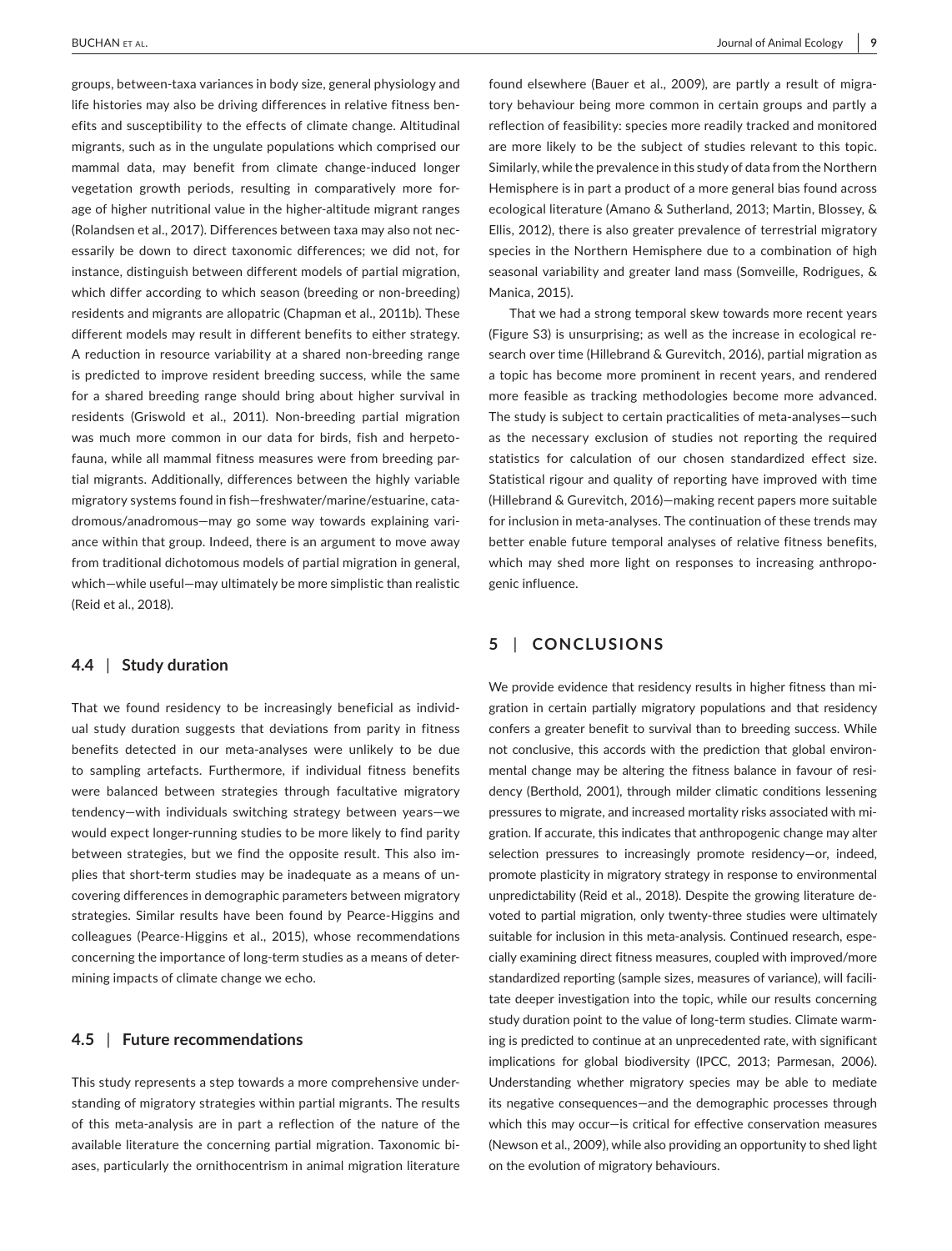#### **ACKNOWLEDGEMENTS**

We thank three anonymous reviewers for comments and suggestions on earlier drafts of the manuscript. C.B. was funded by a PhD studentship from the Natural Environment Research Council, grant number NE/L002582/1.

#### **AUTHORS' CONTRIBUTIONS**

C.B., J.J.G. and A.M.A.F. designed the study. C.B. collected the data, conducted the statistical analyses and wrote the manuscript. A.M.A.F. and J.J.G. provided statistical advice. A.M.A.F., I.C. and J.J.G. critically revised the manuscript. All authors (C.B., J.J.G., I.C. and A.M.A.F.) contributed to interpreting results and gave final approval for publication.

#### **DATA AVAILABILITY STATEMENT**

The dataset underlying the analyses described in this study is available from the NERC Environmental Information Data Centre: [https://](https://doi.org/10.5285/1a4e8d59-e112-4de6-a06b-9ea47ff15815) doi.org/10.5285/1a4e8 [d59-e112-4de6-a06b-9ea47ff15815](https://doi.org/10.5285/1a4e8d59-e112-4de6-a06b-9ea47ff15815) (Buchan, Gilroy, Catry, & Franco, 2019). Relevant R code is included as part of the Supporting Information.

#### **ORCID**

*Claire Buchan* <https://orcid.org/0000-0001-6530-9971> *James J. Gilroy* <https://orcid.org/0000-0002-7597-5780>

#### **REFERENCES**

- Adams, W. M., Small, R. D. S., & Vickery, J. A. (2014). The impact of land use change on migrant birds in the Sahel. *Biodiversity*, *15*(2–3), 101– 108.<https://doi.org/10.1080/14888386.2014.931822>
- Alerstam, T., Hedenström, A., & Åkesson, S. (2012). Long-distance migration: Evolution and determinants. *Oikos*, *103*(2), 247–260. [https://doi.](https://doi.org/10.1034/j.1600-0706.2003.12559.x) [org/10.1034/j.1600-0706.2003.12559.x](https://doi.org/10.1034/j.1600-0706.2003.12559.x)
- Alexander, R. M. (2002). The merits and implications of travel by swimming, flight and running for animals of different sizes. *Integrative and Comparative Biology*, *42*(5), 1060–1064. <https://doi.org/10.1093/icb/42.5.1060>
- Amano, T., & Sutherland, W. J. (2013). Four barriers to the global understanding of biodiversity conservation: Wealth, language, geographical location and security. *Proceedings of the Royal Society B: Biological Sciences*, *280*(1756), 20122649. [https://doi.org/10.1098/](https://doi.org/10.1098/rspb.2012.2649) [rspb.2012.2649](https://doi.org/10.1098/rspb.2012.2649)
- Bai, M. L., Severinghaus, L. L., & Philippart, M. T. (2012). Mechanisms underlying small-scale partial migration of a subtropical owl. *Behavioral Ecology*, *23*(1), 153–159. <https://doi.org/10.1093/beheco/arr168>
- Bauer, S., Barta, Z., Ens, B. J., Hays, G. C., McNamara, J. M., & Klaassen, M. (2009). Animal migration: Linking models and data beyond taxonomic limits. *Biology Letters*, *5*(4), 433–435. [https://doi.org/10.1098/](https://doi.org/10.1098/rsbl.2009.0324) [rsbl.2009.0324](https://doi.org/10.1098/rsbl.2009.0324)
- Berthold, P. (2001). *Bird migration: A general survey* (2nd ed.). Oxford, UK: Oxford University Press.
- Berthold, P. (2003). Genetic basis and evolutionary aspects of bird migration. *Advances in the Study of Behavior*, *33*, 175–229. [https://doi.](https://doi.org/10.1016/s0065-3454(03)33004-9) [org/10.1016/s0065-3454\(03\)33004-9](https://doi.org/10.1016/s0065-3454(03)33004-9)
- Both, C., Artemyev, A. V., Blaauw, B., Cowie, R. J., Dekhuijzen, A. J., Eeva, T., … Visser, M. E. (2004). Large-scale geographical variation confirms that climate change causes birds to lay earlier. *Proceedings of the Royal Society B: Biological Sciences*, *271*(1549), 1657–1662. [https://doi.](https://doi.org/10.1098/rspb.2004.2770) [org/10.1098/rspb.2004.2770](https://doi.org/10.1098/rspb.2004.2770)
- Both, C., Van Turnhout, C. A. M., Bijlsma, R. G., Siepel, H., Van Strien, A. J., & Foppen, R. P. B. (2010). Avian population consequences of

climate change are most severe for long-distance migrants in seasonal habitats. *Proceedings of the Royal Society B: Biological Sciences*, *277*(1685), 1259–1266.<https://doi.org/10.1098/rspb.2009.1525>

- Breed, G. A., Stichter, S., & Crone, E. E. (2013). Climate-driven changes in northeastern US butterfly communities. *Nature Climate Change*, *3*(2), 142–145. <https://doi.org/10.1038/nclimate1663>
- Buchan, C., Gilroy, J. J., Catry, I., & Franco, A. M. A. (2019). Survival and reproductive success of migrant and resident wildlife in published studies of partially migratory populations. *NERC Environmental Information Data Centre*. <https://doi.org/10.5285/1a4e8d59-e112-4de6-a06b-9ea47ff15815>
- Burnham, K. P., & Anderson, D. R. (2002). *Model selection and multimodel inference: A practical information-theoretic approach* (2nd ed.). New York, NY: Springer-Verlag.
- Calcagno, V., & de Mazancourt, C. (2010). glmulti: An R package for easy automated model selection with (generalized) linear models. *Journal of Statistical Software*, *34*(12), <https://doi.org/10.18637/jss.v034.i12>
- Calsbeek, R., Alonzo, A. H., Zamudio, K., & Sinervo, B. (2002). Sexual selection and alternative mating behaviours generate demographic stochasticity in small populations. *Proceedings of the Royal Society B: Biological Sciences*, *269*(1487), 157–164. [https://doi.org/10.1098/](https://doi.org/10.1098/rspb.2001.1856) [rspb.2001.1856](https://doi.org/10.1098/rspb.2001.1856)
- Chapman, B. B., Brönmark, C., Nilsson, J.-Å., & Hansson, L.-A. (2011a). Partial migration: An introduction. *Oikos*, *120*(12), 1761–1763. [https://](https://doi.org/10.1111/j.1600-0706.2011.20070.x) [doi.org/10.1111/j.1600-0706.2011.20070.x](https://doi.org/10.1111/j.1600-0706.2011.20070.x)
- Chapman, B. B., Brönmark, C., Nilsson, J.-Å., & Hansson, L.-A. (2011b). The ecology and evolution of partial migration. *Oikos*, *120*(12), 1764– 1775.<https://doi.org/10.1111/j.1600-0706.2011.20131.x>
- Cochrane Collaboration. (2011). Chapter 10: Addressing reporting biases. In J. Higgins, & S. Green (Eds.), *Cochrane handbook for systematic reviews of interventions (Version 5.1.0)* (pp 10.1–10.6). Retrieved from [www.handbook.cochrane.org](http://www.handbook.cochrane.org)
- Cobben, M. M. P., & van Noordwijk, A. J. (2017). Consequences of the genetic threshold model for observing partial migration under climate change scenarios. *Ecology and Evolution*, *7*(20), 8379–8387. [https://](https://doi.org/10.1002/ece3.3357) [doi.org/10.1002/ece3.3357](https://doi.org/10.1002/ece3.3357)
- Côté, I. M., Curtis, P. S., Rothstein, H. R., & Stewart, G. B. (2013). Gathering data: Searching literature and selection criteria. In J. Koricheva, J. Gurevitch, & K. Mengersen (Eds.), *Handbook of meta-analysis in ecology and evolution* (pp. 37–51). Princeton, NJ; Oxford, UK: Princeton University Press.

Data Miner. (2017). *Data miner*. Retrieved from<https://data-miner.io/>

- Dingle, H. (1980). Ecology and evolution of migration. In S. A. Gauthreaux (Ed.), *Animal migration, orientation and navigation* (pp. 1–101). New York, NY: Academic Press. [https://doi.org/10.1016/](https://doi.org/10.1016/B978-0-08-091833-4.50006-7) [B978-0-08-091833-4.50006-7](https://doi.org/10.1016/B978-0-08-091833-4.50006-7)
- Dingle, H., & Drake, A. (2007). What is migration? *BioScience*, *57*(2), 113– 121. <https://doi.org/10.1641/B570206>
- Fraser, K. C., Silverio, C., Kramer, P., Mickle, N., Aeppli, R., & Stutchbury, B. J. M. (2013). A trans-hemispheric migratory songbird does not advance spring schedules or increase migration rate in response to record-setting temperatures at breeding sites. *PLoS ONE*, *8*(5), 1–5. <https://doi.org/10.1371/journal.pone.0064587>
- Gilroy, J. J., Gill, J. A., Butchart, S. H. M., Jones, V. R., & Franco, A. M. A. (2016). Migratory diversity predicts population declines in birds. *Ecology Letters*, *19*(3), 308–317. <https://doi.org/10.1111/ele.12569>
- Google. (2018). *Google search appliance admin console help*. Retrieved from [https://www.google.com/support/enterprise/static/gsa/docs/](https://www.google.com/support/enterprise/static/gsa/docs/admin/74/admin_console_help/serve_query_expansion.html) [admin/74/admin\\_console\\_help/serve\\_query\\_expansion.html](https://www.google.com/support/enterprise/static/gsa/docs/admin/74/admin_console_help/serve_query_expansion.html)
- Grayson, K. L., & Wilbur, H. M. (2009). Sex- and context-dependent migration in a pond-breeding amphibian. *Ecology*, *90*(2), 306–312. [https://](https://doi.org/10.1890/08-0935.1) [doi.org/10.1890/08-0935.1](https://doi.org/10.1890/08-0935.1)
- Griswold, C. K., Taylor, C. M., & Norris, D. R. (2010). The evolution of migration in a seasonal environment. *Proceedings of the Royal Society B: Biological Sciences*, *277*(1694), 2711–2720. [https://doi.org/10.1098/](https://doi.org/10.1098/rspb.2010.0550) [rspb.2010.0550](https://doi.org/10.1098/rspb.2010.0550)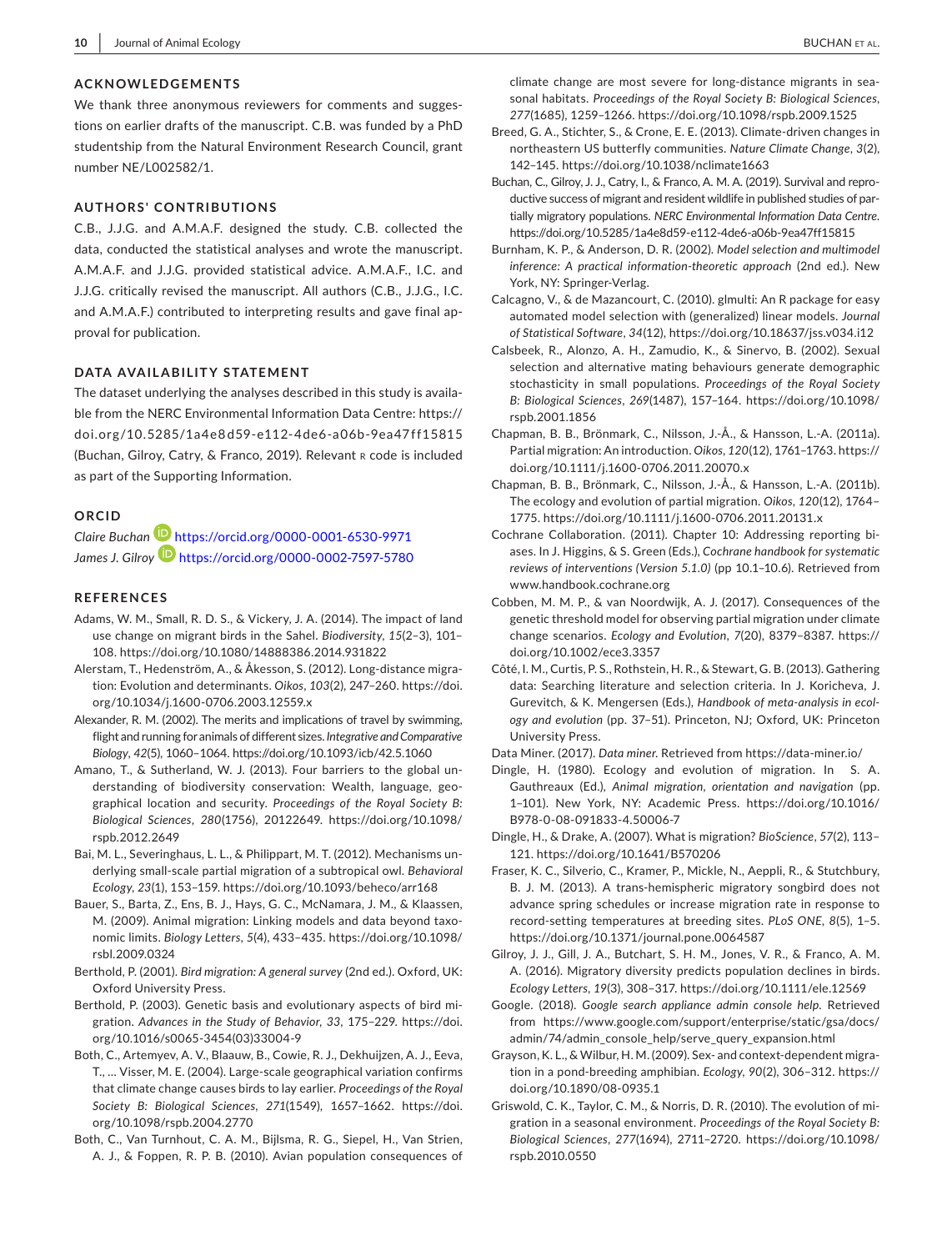- Griswold, C. K., Taylor, C. M., & Norris, D. R. (2011). The equilibrium population size of a partially migratory population and its response to environmental change. *Oikos*, *120*(12), 1847–1859. [https://doi.](https://doi.org/10.1111/j.1600-0706.2011.19435.x) [org/10.1111/j.1600-0706.2011.19435.x](https://doi.org/10.1111/j.1600-0706.2011.19435.x)
- Habeck, C. W., & Schultz, A. K. (2015). Community-level impacts of white-tailed deer on understorey plants in North American forests: A meta-analysis. *AoB Plants*, *7*, plv119. [https://doi.org/10.1093/aobpla/](https://doi.org/10.1093/aobpla/plv119) [plv119](https://doi.org/10.1093/aobpla/plv119)
- Hamman, E. A., Pappalardo, P., Bence, J. R., Peacor, S. D., & Osenberg, C. W. (2018). Bias in meta-analyses using Hedges' d. *Ecosphere*, *9*(9), e02419. <https://doi.org/10.1002/ecs2.2419>
- Hansen, B. B., Aanes, R., & Sæther, B.-E. (2010). Partial seasonal migration in high-arctic Svalbard reindeer (*Rangifer tarandus platyrhynchus*). *Canadian Journal of Zoology*, *88*(12), 1202–1209. [https://doi.](https://doi.org/10.1139/Z10-086) [org/10.1139/Z10-086](https://doi.org/10.1139/Z10-086)
- Heath, J. A., Steenhof, K., & Foster, M. A. (2012). Shorter migration distances associated with higher winter temperatures suggest a mechanism for advancing nesting phenology of American kestrels *Falco sparverius*. *Journal of Avian Biology*, *43*(4), 376–384. [https://doi.](https://doi.org/10.1111/j.1600-048X.2012.05595.x) [org/10.1111/j.1600-048X.2012.05595.x](https://doi.org/10.1111/j.1600-048X.2012.05595.x)
- Hebblewhite, M., & Merrill, E. H. (2011). Demographic balancing of migrant and resident elk in a partially migratory population through forage-predation tradeoffs. *Oikos*, *120*(12), 1860–1870. [https://doi.](https://doi.org/10.1111/j.1600-0706.2011.19436.x) [org/10.1111/j.1600-0706.2011.19436.x](https://doi.org/10.1111/j.1600-0706.2011.19436.x)
- Hedges, L. V. (1981). Distribution theory for glass's estimator of effect size and related estimators. *Journal of Educational Statistics*, *6*(2), 107– 128.<https://doi.org/10.2307/1164588>
- Hegemann, A., Marra, P. P., & Tieleman, B. I. (2015). Causes and consequences of partial migration in a passerine bird. *The American Naturalist*, *186*(4), 531–546. <https://doi.org/10.1086/682667>
- Hillebrand, H., & Gurevitch, J. (2016). Meta-analysis and systematic reviews in ecology, *eLS*, 1–11. [https://doi.org/10.1002/9780470015](https://doi.org/10.1002/9780470015902.a0003272.pub2) [902.a0003272.pub2](https://doi.org/10.1002/9780470015902.a0003272.pub2).
- IPCC. (2013). Summary for policymakers. In T. F. Stocker, D. Qin, G.-K. Plattner, M. Tignor, S. K. Allen, J. Boschung, … P. M. Midgley (Eds.), *Climate change 2013: The physical science basis. Contribution of working group I to the fifth assessment report of the intergovernmental panel on climate change* (pp. 3–29). Cambridge, UK; New York, NY: Cambridge University Press.
- Jennions, M. D., Kahn, A. T., Kelly, C. D., & Kokko, H. (2013). Publication and related biases. In J. Koricheva, J. Gurevitch, & K. Mengersen (Eds.), *Handbook of meta-analysis in ecology and evolution* (pp. 207– 236). Princeton, NJ; Oxford, UK: Princeton University Press.
- Jonzén, N., Lindén, A., Ergon, T., Knudsen, E., Vik, J. O., Rubolini, D., … Stenseth, N. C. (2006). Rapid advance of spring arrival dates in long-distance migratory birds. *Science*, *312*(5782), 1959–1961. [https://](https://doi.org/10.1126/science.1126119) [doi.org/10.1126/science.1126119](https://doi.org/10.1126/science.1126119)
- Kokko, H. (2011). Directions in modelling partial migration: How adaptation can cause a population decline and why the rules of territory acquisition matter. *Oikos*, *120*(12), 1826–1837. [https://doi.](https://doi.org/10.1111/j.1600-0706.2011.19438.x) [org/10.1111/j.1600-0706.2011.19438.x](https://doi.org/10.1111/j.1600-0706.2011.19438.x)
- Lack, D. (1968). Bird migration and natural selection. *Oikos*, *19*(1), 1–9. <https://doi.org/10.2307/3564725>
- Lindström, Å. (1989). Finch flock size and risk of hawk predation at a migratory stopover site. *The Auk*, *106*, 225–232.
- Lundberg, P. (1987). Partial bird migration and evolutionarily stable strategies. *Journal of Theoretical Biology*, *125*, 351–360. [https://doi.](https://doi.org/10.1016/S0022-5193(87)80067-X) [org/10.1016/S0022-5193\(87\)80067-X](https://doi.org/10.1016/S0022-5193(87)80067-X)
- Lundberg, P. (1988). The evolution of partial migration in birds. *Trends in Ecology and Evolution*, *3*(7), 172–175. [https://doi.](https://doi.org/10.1016/0169-5347(88)90035-3) [org/10.1016/0169-5347\(88\)90035-3](https://doi.org/10.1016/0169-5347(88)90035-3)
- Martin, L. J., Blossey, B., & Ellis, E. (2012). Mapping where ecologists work: Biases in the global distribution of terrestrial ecological observations. *Frontiers in Ecology and the Environment*, *10*(4), 195–201. <https://doi.org/10.1890/110154>
- McKinnon, L., Smith, P. A., Nol, E., Martin, J. L., Doyle, F. I., Abraham, K. F., … Bêty, J. (2010). Lower predation risk for migratory birds. *Science*, *327*(5963), 326–327. <https://doi.org/10.1126/science.1183010>
- Meller, K., Vähätalo, A. V., Hokkanen, T., Rintala, J., Piha, M., & Lehikoinen, A. (2016). Interannual variation and long-term trends in proportions of resident individuals in partially migratory birds. *Journal of Animal Ecology*, *85*(2), 570–580. <https://doi.org/10.1111/1365-2656.12486>
- Mengersen, K., Jennions, M. D., & Schmid, C. H. (2013). Statistical models for the meta-analysis of nonindependent data. In J. Koricheva, J. Gurevitch, & K. Mengersen (Eds.), *Handbook of meta-analysis in ecology and evolution* (pp. 255–283). Princeton, NJ; Oxford, UK: Princeton University Press.
- Møller, A. P., Rubolini, D., & Lehikoinen, E. (2008). Populations of migratory bird species that did not show a phenological response to climate change are declining. *Proceedings of the National Academy of Sciences of the United States of America*, *105*(42), 16195–16200. [https://doi.](https://doi.org/10.1073/pnas.0803825105) [org/10.1073/pnas.0803825105](https://doi.org/10.1073/pnas.0803825105)
- Morrison, C. A., Robinson, R. A., Clark, J. A., Risely, K., & Gill, J. A. (2013). Recent population declines in Afro-Palaearctic migratory birds: The influence of breeding and non-breeding seasons. *Diversity and Distributions*, *19*, 1051–1058.<https://doi.org/10.1111/ddi.12084>
- Newson, S., Mendes, S., Crick, H. Q. P., Dulvy, N. K., Houghton, J. D. R., Hays, G. C., … Robinson, R. A. (2009). Indicators of the impact of climate change on migratory species. *Endangered Species Research*, *7*, 101–113.<https://doi.org/10.3354/esr00162>
- Newton, I. (2008). *The migration ecology of birds*. London, UK: Academic Press.
- Nilsson, A. L. K., Lindström, Å., Jonzén, N., Nilsson, S. G., & Karlsson, L. (2006). The effect of climate change on partial migration-the blue tit paradox. *Global Change Biology*, *12*(10), 2014–2022. [https://doi.](https://doi.org/10.1111/j.1365-2486.2006.01237.x) [org/10.1111/j.1365-2486.2006.01237.x](https://doi.org/10.1111/j.1365-2486.2006.01237.x)
- Palacín, C., Alonso, J. C., Martín, C. A., & Alonso, J. A. (2017). Changes in bird-migration patterns associated with human-induced mortality. *Conservation Biology*, *31*(1), 106–115. [https://doi.org/10.1111/](https://doi.org/10.1111/cobi.12758) [cobi.12758](https://doi.org/10.1111/cobi.12758)
- Parmesan, C. (2006). Ecological and evolutionary responses to recent climate change. *Annual Review of Ecology, Evolution, and Systematics*, *37*(1), 637–669. [https://doi.org/10.1146/annurev.ecols](https://doi.org/10.1146/annurev.ecolsys.37.091305.110100) [ys.37.091305.110100](https://doi.org/10.1146/annurev.ecolsys.37.091305.110100)
- Pearce-Higgins, J. W., Ockendon, N., Baker, D. J., Carr, J., White, E. C., Almond, R. E. A., … Tanner, E. V. J. (2015). Geographical variation in species' population responses to changes in temperature and precipitation. *Proceedings of the Royal Society B: Biological Sciences*, *282*(1818), 20151561.<https://doi.org/10.1098/rspb.2015.1561>
- Pulido, F., & Berthold, P. (2010). Current selection for lower migratory activity will drive the evolution of residency in a migratory bird population. *Proceedings of the National Academy of Sciences of the United States of America*, *107*(16), 7341–7346. [https://doi.org/10.1073/](https://doi.org/10.1073/pnas.0910361107) [pnas.0910361107](https://doi.org/10.1073/pnas.0910361107)
- R Core Development Team. (2018). *R: A language and environment for statistical computing*. Vienna, Austria: R Foundation for Statistical Computing. Retrieved from<http://www.r-project.org>
- Reid, J. M., Travis, J. M. J., Daunt, F., Burthe, S. J., Wanless, S., & Dytham, C. (2018). Population and evolutionary dynamics in spatially structured seasonally varying environments. *Biological Reviews*, *93*(3), 1578–1603. <https://doi.org/10.1111/brv.12409>
- Robinson, R. A., Crick, H. Q. P., Learmonth, J. A., Maclean, I. M. D., Thomas, C. D., Bairlein, F., … Visser, M. E. (2009). Travelling through a warming world: Climate change and migratory species. *Endangered Species Research*, *7*, 87–99.<https://doi.org/10.3354/esr00095>
- Rohatgi, A. (2018). *WebPlotDigitizer 4.1*. Retrieved from [https://autom](https://automeris.io/WebPlotDigitizer) [eris.io/WebPlotDigitizer](https://automeris.io/WebPlotDigitizer)
- Rolandsen, C. M., Solber, E. J., Sæther, B.-E., Van Moorter, B., Herfindal, I., & Bøjrneraas, K. (2017). On fitness and partial migration in a large herbivore–migratory moose have higher reproductive performance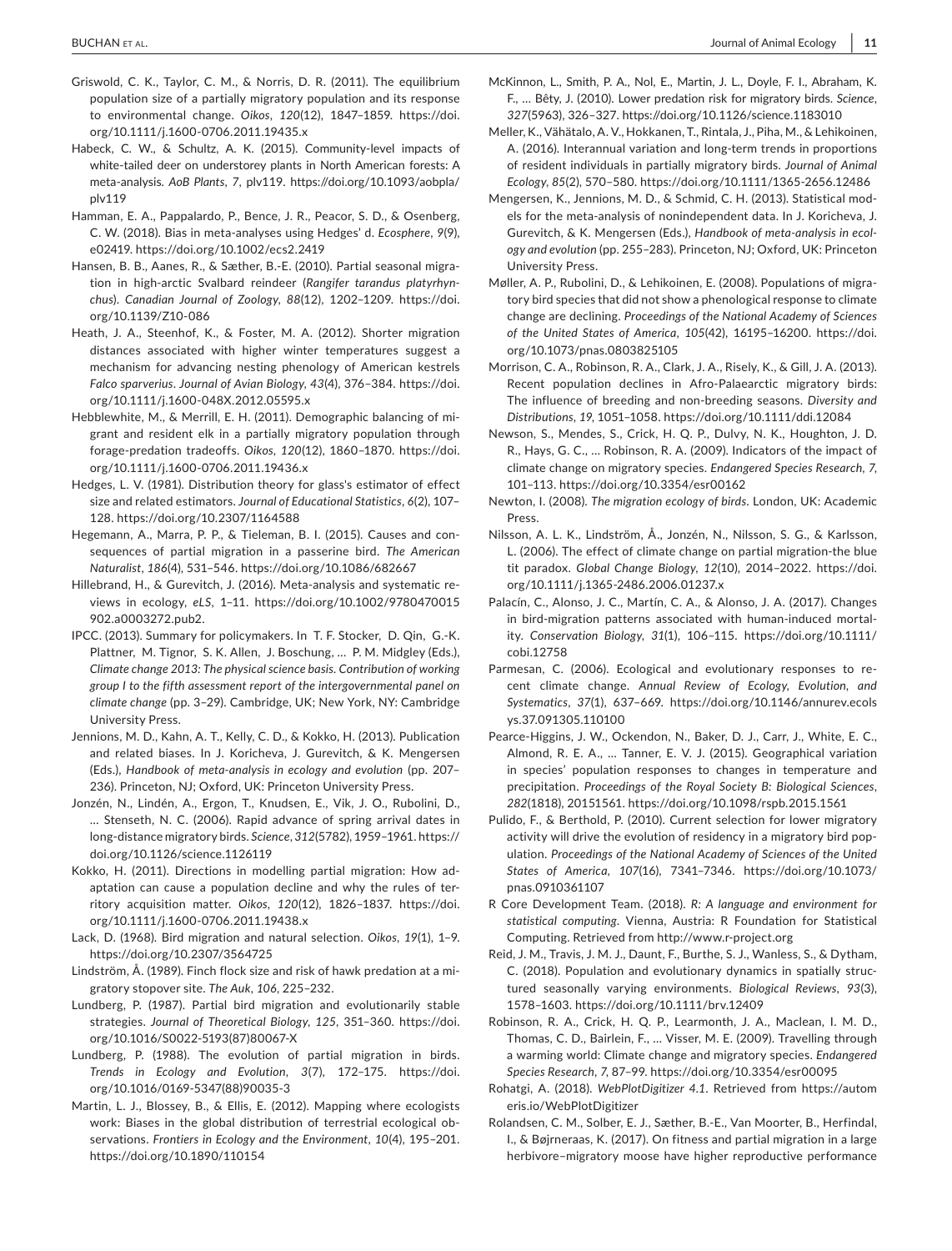than residents. *Oikos*, *126*(4), 547–555. [https://doi.org/10.1111/](https://doi.org/10.1111/oik.02996) [oik.02996](https://doi.org/10.1111/oik.02996)

- Satterfield, D. A., Marra, P. P., Sillett, T. S., & Altizer, S. (2018). Responses of migratory species and their pathogens to supplemental feeding. *Philosophical Transactions of the Royal Society B: Biological Sciences*, *373*(1745), 20170094.<https://doi.org/10.1098/rstb.2017.0094>
- Sekercioglu, C. H. (2010). Partial migration in tropical birds: The frontier of movement ecology. *Journal of Animal Ecology*, *79*(5), 933–936. <https://doi.org/10.1111/j.1365-2656.2010.01739.x>
- Somveille, M., Manica, A., Butchart, S. H. M., & Rodrigues, A. S. L. (2013). Mapping global diversity patterns for migratory birds. *PLoS ONE*, *8*(8), e70907. <https://doi.org/10.1371/journal.pone.0070907>
- Somveille, M., Rodrigues, A. S. L., & Manica, A. (2015). Why do birds migrate? A macroecological perspective. *Global Ecology and Biogeography*, *24*(6), 664–674. <https://doi.org/10.1111/geb.12298>
- La Sorte, F. A., & Thompson, F. R. (2007). Poleward shifts in winter ranges of North American birds. *Ecology*, *88*(7), 1803–1812. [https://doi.](https://doi.org/10.1890/06-1072.1) [org/10.1890/06-1072.1](https://doi.org/10.1890/06-1072.1)
- Sterne, J. A. C., & Egger, M. (2005). Regression methods to detect publication and other bias in meta-analyses. In H. R. Rothstein, A. J. Sutton, & M. Borenstein (Eds.), *Publication bias in meta-analysis: Prevention, assessment and adjustments* (pp. 99–110). Chichester, UK: John Wiley & Sons Ltd.
- Stevens, J. P. (1984). Outliers and influential data points in regression-analysis. *Psychological Bulletin*, *95*(2), 334–344. [https://doi.](https://doi.org/10.1037/0033-2909.95.2.334) [org/10.1037/0033-2909.95.2.334](https://doi.org/10.1037/0033-2909.95.2.334)
- Stewart, G. B., Pullin, A. S., & Coles, C. F. (2007). Poor evidence-base for assessment of windfarm impacts on birds. *Environmental Conservation*, *34*(1), 1–11. [https://doi.org/10.1017/S037689290](https://doi.org/10.1017/S0376892907003554) [7003554](https://doi.org/10.1017/S0376892907003554)
- Tomotani, B. M., van der Jeugd, H., Gienapp, P., de la Hera, I., Pilzecker, J., Teighmann, C., & Visser, M. E. (2017). Climate change leads to differential shifts in the timing of annual cycle stages in a migratory bird. *Global Change Biology*, *24*, 823–835. [https://doi.org/10.1111/](https://doi.org/10.1111/gcb.14006) [gcb.14006](https://doi.org/10.1111/gcb.14006)
- Townsend, A. K., Frett, B., McGarvey, A., & Taff, C. C. (2018). Where do winter crows go? Characterizing partial migration of American Crows with satellite telemetry, stable isotopes, and molecular markers. *The Auk*, *135*(4), 964–974. <https://doi.org/10.1642/AUK-18-23.1>
- Usui, T., Butchart, S. H. M., & Phillimore, A. B. (2017). Temporal shifts and temperature sensitivity of avian spring migratory phenology: A phylogenetic meta-analysis. *Journal of Animal Ecology*, *86*(2), 250–261. <https://doi.org/10.1111/1365-2656.12612>
- Vélez-Espino, L. A., McLaughlin, R. L., & Robillard, M. (2013). Ecological advantages of partial migration as a conditional strategy. *Theoretical Population Biology*, *85*, 1–11. [https://doi.org/10.1016/j.](https://doi.org/10.1016/j.tpb.2013.01.004) [tpb.2013.01.004](https://doi.org/10.1016/j.tpb.2013.01.004)
- Vickery, J. A., Ewing, S. R., Smith, K. W., Pain, D. J., Bairlein, F., Škorpilová, J., & Gregory, R. D. (2014). The decline of Afro-Palaearctic migrants and an assessment of potential causes. *Ibis*, *156*, 1–22. [https://doi.](https://doi.org/10.1111/ibi.12118) [org/10.1111/ibi.12118](https://doi.org/10.1111/ibi.12118)
- Viechtbauer, W. (2007). Hypothesis tests for population heterogeneity in meta-analysis. *British Journal of Mathematical and Statistical Psychology*, *60*, 29–60. [https://doi.org/10.1348/000711005X](https://doi.org/10.1348/000711005X64042) [64042](https://doi.org/10.1348/000711005X64042)
- Viechtbauer, W. (2010). Conducting meta-analyses in R with the metafor package. *Journal of Statistical Software*, *36*(3), 1–48. [https://doi.](https://doi.org/10.1103/PhysRevB.91.121108) [org/10.1103/PhysRevB.91.121108](https://doi.org/10.1103/PhysRevB.91.121108)
- Viechtbauer, W., & Cheung, M. W.-L. (2010). Outlier and influence diagnostics for meta-analysis. *Research Synthesis Methods*, *1*, 112–125. <https://doi.org/10.1002/jrsm.11>
- Visser, M. E., Perdeck, A. C., van Balen, J. H., & Both, C. (2009). Climate change leads to decreasing bird migration distances. *Global Change Biology*, *15*(8), 1859–1865. [https://doi.](https://doi.org/10.1111/j.1365-2486.2009.01865.x) [org/10.1111/j.1365-2486.2009.01865.x](https://doi.org/10.1111/j.1365-2486.2009.01865.x)
- Visser, M. E., Both, C., & Lambrechts, M. M. (2004). Global climate change leads to mistimed avian reproduction. *Advances in Ecological Research*, *35*, 89–110. [https://doi.org/10.1016/S0065-2504\(04\)35005-1](https://doi.org/10.1016/S0065-2504(04)35005-1)
- Van Vliet, J., Musters, C. J. M., & Ter Keurs, W. J. (2009). Changes in migration behaviour of blackbirds *Turdus merula* from the Netherlands. *Bird Study*, *56*(2), 276–281. [https://doi.org/10.1080/0006365090](https://doi.org/10.1080/00063650902792148) [2792148](https://doi.org/10.1080/00063650902792148)
- Warkentin, I. G., James, P. C., & Oliphant, L. W. (1990). Body morphometrics, age structure, and partial migration of urban merlins. *The Auk*, *107*, 25–34.
- Wikelski, M., Tarlow, E. M., Raim, A., Diehl, R. H., Larkin, R. P., & Visser, G. H. (2003). Avian metabolism: Costs of migration in free-flying songbirds. *Nature*, *423*(6941), 704.<https://doi.org/10.1038/423704a>
- Wilcove, D. S., & Wikelski, M. (2008). Going, going, gone: Is animal migration disappearing? *PLoS Biology*, *6*(7), 1361–1364. [https://doi.](https://doi.org/10.1371/journal.pbio.0060188) [org/10.1371/journal.pbio.0060188](https://doi.org/10.1371/journal.pbio.0060188)
- Ydenberg, R. C., Butler, R. W., Lank, D. B., Smith, B. D., & Ireland, J. (2004). Western sandpipers have altered migration tactics as peregrine falcon populations have recovered. *Proceedings of the Royal Society B: Biological Sciences*, *271*(1545), 1263–1269. [https://doi.org/10.1098/](https://doi.org/10.1098/rspb.2004.2713) [rspb.2004.2713](https://doi.org/10.1098/rspb.2004.2713)
- Zúñiga, D., Gager, Y., Kokko, H., Fudickar, A. M., Schmidt, A., Naef-Daenzer, B., … Partecke, J. (2017). Migration confers winter survival benefits in a partially migratory songbird. *eLife*, *6*, e28123. [https://](https://doi.org/10.7554/eLife.28123) [doi.org/10.7554/eLife.28123](https://doi.org/10.7554/eLife.28123)

## **DATA SOURCES**

- Bai, M. L., Severinghaus, L. L., & Philippart, M. T. (2012). Mechanisms underlying small-scale partial migration of a subtropical owl. *Behavioral Ecology*, *23*(1), 153–159.<https://doi.org/10.1093/beheco/arr168>
- Bohlin, T., Pettersson, J., & Degerman, E. (2001). Population density of migratory and resident brown trout (*Salmo trutta*) in relation to altitude: Evidence for a migration cost. *Journal of Animal Ecology*, *70*(1), 112–121. [https://doi.](https://doi.org/10.1046/j.1365-2656.2001.00466.x) [org/10.1046/j.1365-2656.2001.00466.x](https://doi.org/10.1046/j.1365-2656.2001.00466.x)
- Ely, C. R., & Meixell, B. W. (2016). Demographic outcomes of diverse migration strategies assessed in a metapopulation of tundra swans. *Movement Ecology*, *4*(10), <https://doi.org/10.1186/s40462-016-0075-8>
- Gillis, E. A., Green, D. J., Middleton, H. A., & Morrissey, C. A. (2008). Life history correlates of alternative migratory strategies in American dippers. *Ecology*, *89*(6), 1687–1695. <https://doi.org/10.1890/07-1122.1>
- Grayson, K. L., Bailey, L. L., & Wilbur, H. M. (2011). Life history benefits of residency in a partially migrating pond-breeding amphibian. *Ecology*, *92*(6), 1236–1246. <https://doi.org/10.1890/11-0133.1>
- Green, D. J., Whitehorne, I. B. J., Middleton, H. A., & Morrissey, C. A. (2015). Do American dippers obtain a survival benefit from altitudinal migration? *PLoS ONE*, *10*(4), e0125734.<https://doi.org/10.1371/journal.pone.0125734>
- Grist, H., Daunt, F., Wanless, S., Burthe, S. J., Newell, M. A., Harris, M. P., & Reid, J. M. (2017). Reproductive performance of resident and migrant males, females and pairs in a partially migratory bird. *Journal of Animal Ecology*, *86*(5), 1010– 1021. <https://doi.org/10.1111/1365-2656.12691>
- Hatase, H., Omuta, K., & Tsukamoto, K. (2013). A mechanism that maintains alternative life histories in a loggerhead sea turtle population. *Ecology*, *94*(11), 2583–2594. <https://doi.org/10.1890/12-1588.1>
- Hebblewhite, M., & Merrill, E. H. (2011). Demographic balancing of migrant and resident elk in a partially migratory population through forage-predation tradeoffs. *Oikos*, *120*(12), 1860–1870.<https://doi.org/10.1111/j.1600-0706.2011.19436.x>
- Hegemann, A., Marra, P. P., & Tieleman, B. I. (2015). Causes and consequences of partial migration in a passerine bird. *The American Naturalist*, *186*(4), 531–546. <https://doi.org/10.1086/682667>
- Henderson, C. R. (2014) *Habitat quality influences migratory strategy of female whitetailed deer*, Unpublished MSc thesis. Missoula, MT: University of Montana. Retrieved from<http://scholarworks.umt.edu/etd/4368/>
- Lok, T., Overdijk, O., Tinbergen, J. M., & Piersma, T. (2011). The paradox of spoonbill migration: Most birds travel to where survival rates are lowest. *Animal Behaviour*, *82*(4), 837–844. <https://doi.org/10.1016/j.anbehav.2011.07.019>
- Lok, T., Overdijk, O., & Piersma, T. (2015). The cost of migration: Spoonbills suffer higher mortality during trans-Saharan spring migrations only. *Biology Letters*, *11*, 20140944.<https://doi.org/10.1098/rsbl.2014.0944>